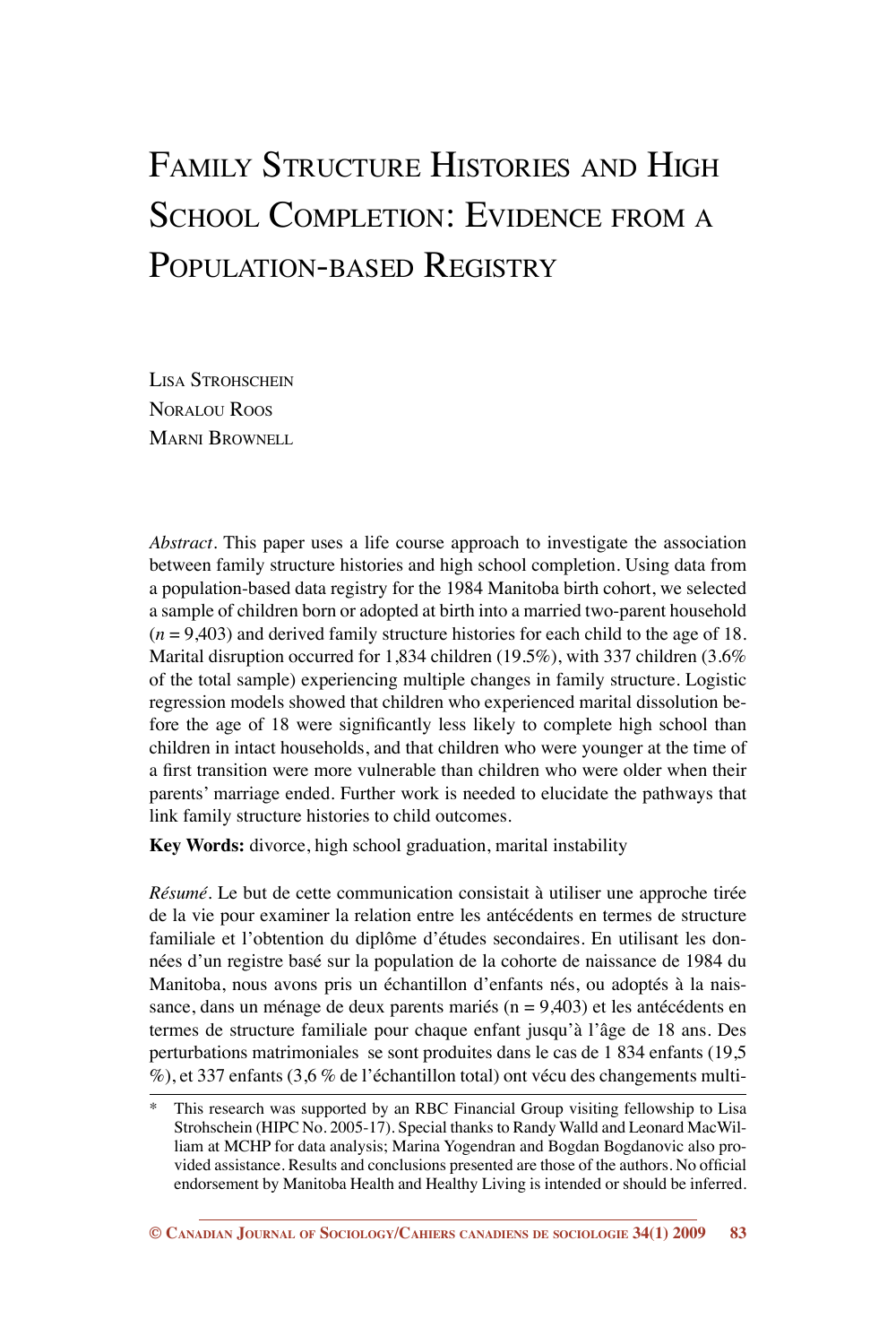ples dans la structure familiale. Les modèles de régression logistiques indiquent que les enfants qui vivent une perturbation matrimoniale avant l'âge de 18 ans étaient considérablement moins enclins à terminer leurs études secondaires que les enfants de ménages intacts. Les enfants qui étaient plus jeunes au moment de la première transition étaient plus vulnérables que les enfants qui étaient plus âgés lors de la fin du mariage de leurs parents. D'autres recherches sont nécessaires pour élucider les voies reliant les antécédents de structure familiale aux résultats des enfants.

**Mots clefs:** le divorce; remise des diplômes d'école secondaire; instabilité maritale

**F**amilies represent one of the most important mechanisms for the transmission of human and social capital with implications for intergenerational mobility and a successful transition to adulthood (Biblarz and Raftery 1993; Musick and Mare 2004). Changes in family composition, evidenced by increases in both marital instability and nonmarital childbearing over the past 30 years (Seltzer 2000), have raised questions about the consequences for children's achievements. An ongoing debate among researchers who investigate the relationship between family structure and educational outcomes involves discerning whether it is the type of family a child lives in (family structure) or the stress of adapting to a marital transition (family instability) that matters most. Although there is evidence to support each position, their shared weakness is an inability to locate family structure and family instability within the context of a complete family structure history.

In this paper, we apply a life course approach to better articulate the influence of family structure histories on high school completion. We use data from a population-based data registry for the 1984 Manitoba birth cohort to select a sample of children born or adopted at birth into a married two-parent household. We construct family structure histories for each child, paying attention to the type and timing of changes in family structure that transpire from birth to the age of 18 and derive variables that capture the marital history of parents prior to the birth of the child. We then test which aspects of these family structure histories predict high school graduation by the age of 20.

# **BACKGROUND**

## *Family Structure or Family Instability?*

Studies that compare educational outcomes across family types assessed at only one point during childhood generally find that children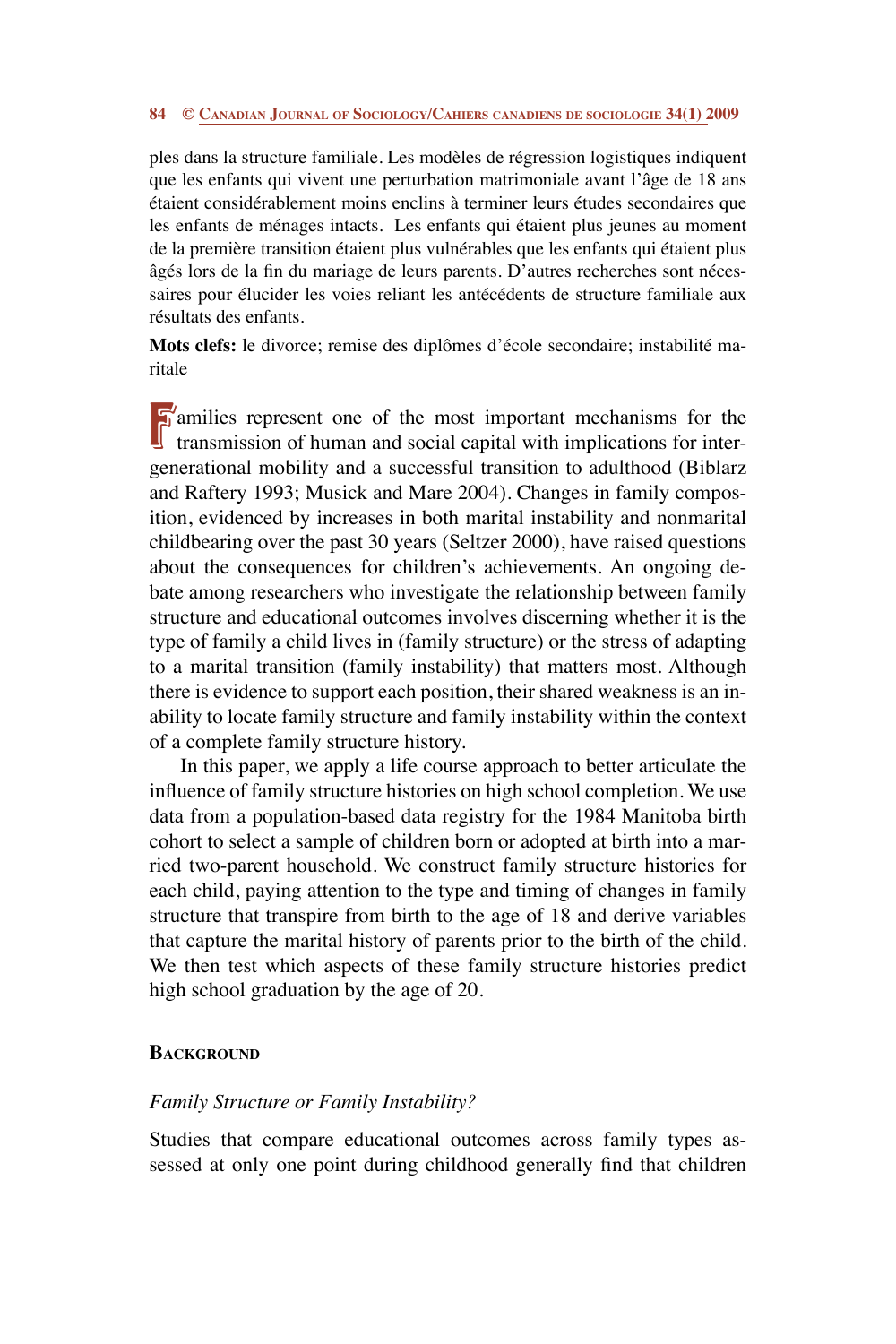in single-parent households are less likely to complete high school relative to children in intact two-biological-parent households (Astone and McLanahan 1991; Deleire and Kalil 2002; Ermisch and Francesconi 2001; Evans, Kelley and Wanner 2001; Haveman, Wolfe, and Spaulding 1991; McLanahan and Sandefur 1994). These differences are attributed to structural deficiencies inasmuch as living in a single-parent household is associated with greater economic hardship and the absence of an additional authority figure to provide attention and supervision. The literature demonstrates, however, that it is more than just parental absence: children living in step-parent households also fare more poorly in school than children in two-biological-parent households (Biblarz and Gottainer 2000; Evans et al. 2001). It has been suggested that children living in step-parent households may not benefit from the additional income and supervision that a step-parent potentially brings to the household, if the step-parent must divert resources to nonresident children from previous relationships (Manning and Smock 1999), or if children must compete with the step-parent for the attention of the biological parent (Booth and Dunn 1994).

Criticism that snapshot assessments of family structure do not adequately represent the dynamic aspects of household composition over the course of childhood has led some researchers to advocate for the importance of family instability (Hill, Yeung, and Duncan 2001). Changes in family structure are viewed as stressful events that require parents and children to renegotiate and reorganize their relationships and their lives. Whether a child lives in a single-, step-, or two-biological-parent household at one point in time is seen as less influential than the upheaval that marital instability introduces into children's lives (Fomby and Cherlin 2007). Studies that follow children as they experience changes in family structure show that children whose parents were married at initial interview but later divorce are less likely to finish high school than children whose parents remain married (Painter and Levine 2000; Pong and Ju 2000; Sun and Li 2001). Less support is found for the family instability perspective when considering the effects of remarriage on educational attainment, as outcomes are not significantly worse for children in which a remarriage occurs relative to children in households that remain divorced (Painter and Levine 2000).

The limitation of these studies is that they evaluate change in family structure over a short period of time, typically during adolescence. As a result, researchers have a limited number of transitions to evaluate. In addition, assessing family instability during the adolescent period prevents researchers from taking into account any prior changes in family structure. In other words, such studies assume that children who occupy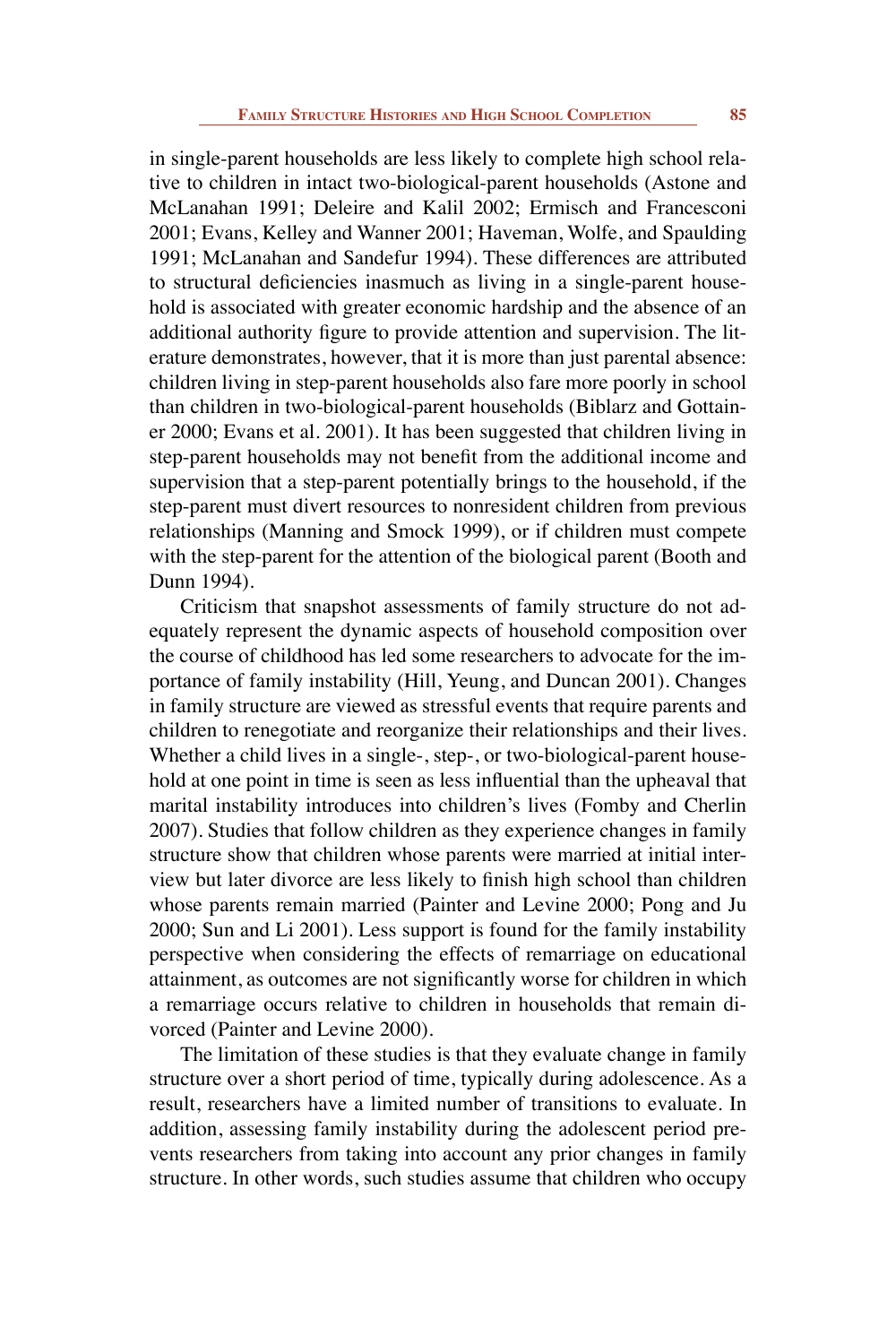the same family structure at the beginning of the study also have similar family histories.

From this vantage point, it appears that researchers from both the family structure and the family instability perspective share a common weakness: they treat as equivalent children who live in the same family structure at one point in time, but have family histories that are radically different. For example, by treating single parenthood as a homogenous category, researchers ignore the different routes by which children enter into such households (McKay and Rowlingson 1998). Although the majority of single-parent households are formed through marital dissolution, rates of nonmarital childbearing are steadily increasing: nearly 10% of Canadian children in the 1990s were born into never married motherheaded households (Juby, Marcil-Gratton, and LeBourdais 2005). This difference is important because children born into single-parent households experience both greater marital instability and more persistent poverty on average than children born into married parent households that later divorce (Juby, Marcil-Gratton, and LeBourdais 2001; McLanahan and Sandefur 1994; Seltzer 2000).

Boundaries are also blurred when researchers do not evaluate the different routes out of marriage. McLanahan and Sandefur (1994) suggest that the death of a parent may not be as damaging to children as divorce because the consequences associated with parental death do not entail the same level of residential mobility, economic hardship, or exposure to ongoing conflict that occurs among children whose parents divorce. Their analysis of several national cross-sectional surveys using retrospective measures of family structure revealed that high school completion rates among children who experienced parental death were not significantly different from children in continuously intact households, with children of divorce reporting significantly lower rates than either group. More recently, Biblarz and Gottainer (2000) showed that children whose parents divorced were significantly less likely to complete high school relative to children who lost a parent through death.

The distinction between parental death and divorce is also important because researchers can compare differences in outcomes between the two groups to determine whether the effects of divorce might be spurious. That is, some researchers have argued that the observed relationship between parental divorce and educational outcomes may not be causal, but due to unobserved factors such as poverty and parental conflict that are predictive of both divorce and reduced educational attainment. Corak (2001) argues that parental loss through death should be less correlated with unobserved family characteristics than parental divorce. To the extent that parental death is exogenous, it operates as a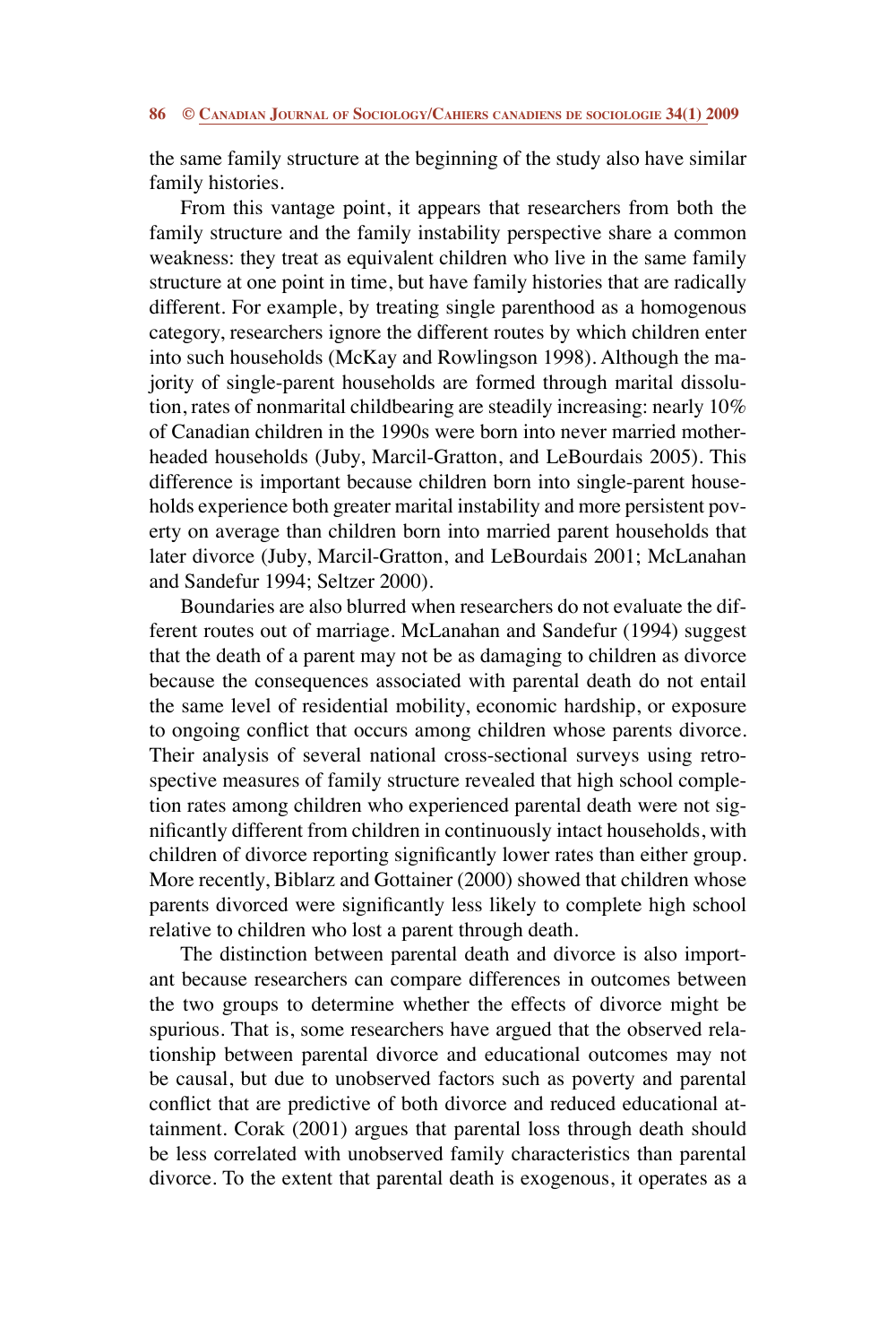benchmark that provides unbiased estimates for the effects of parental loss on child outcomes.

In short, there is a need for research that moves beyond the debate between family structure and family instability and distinguishes among the different types of transitions that are experienced over the course of childhood. A life course approach makes the argument that family structure at any given point in time must be understood within the context of prior life experiences. Although studies that adopt a life course perspective have broadened the perspectives of researchers in this area and introduced important new ideas, there has been much less progress in understanding the ways in which family instability and family structure are connected.

# *A Life Course Approach*

Formally described by Elder (1998), a life course approach posits that human lives unfold in social time and space, but are also lived interdependently. Socially meaningful events alter life's pathways not just for that individual, but for those connected to that individual. Two key concepts of a life course approach stand out when considering the effects of family structure on educational outcomes. First, a life course approach suggests that family transitions occur within the context of a long-term pattern of prior experiences and circumstances that, in turn, influence future opportunities. When a child's experiences of family structure are assessed over the entirety of childhood, what emerges are patterns of stability and change that can be reliably differentiated into trajectories (George 1993). These trajectories provide the context for understanding the consequences of occupying a given family structure, but also reflect the types of transitions that children are likely to experience. The characteristics of the trajectories themselves, including the timing of transitions and the cumulative effect of multiple changes in family structure, are analytically useful in understanding how family histories influence educational outcomes. Exploring these aspects, research has shown that the younger the age of a child at the time of a change in family structure, the greater the risk that child will not finish high school (Ermisch and Francesconi 2001; Ermisch, Francesconi and Pevalin 2004; Krein and Beller 1988; Zill, Morrison and Coiro 1993). Others have found that each change in family structure from birth until adolescence results in a corresponding increase in the odds of dropping out of high school (Cavanagh, Schiller, and Riegle-Crumb 2006).

As with studies locked in debate over the importance of family structure versus family instability, studies that investigate the timing and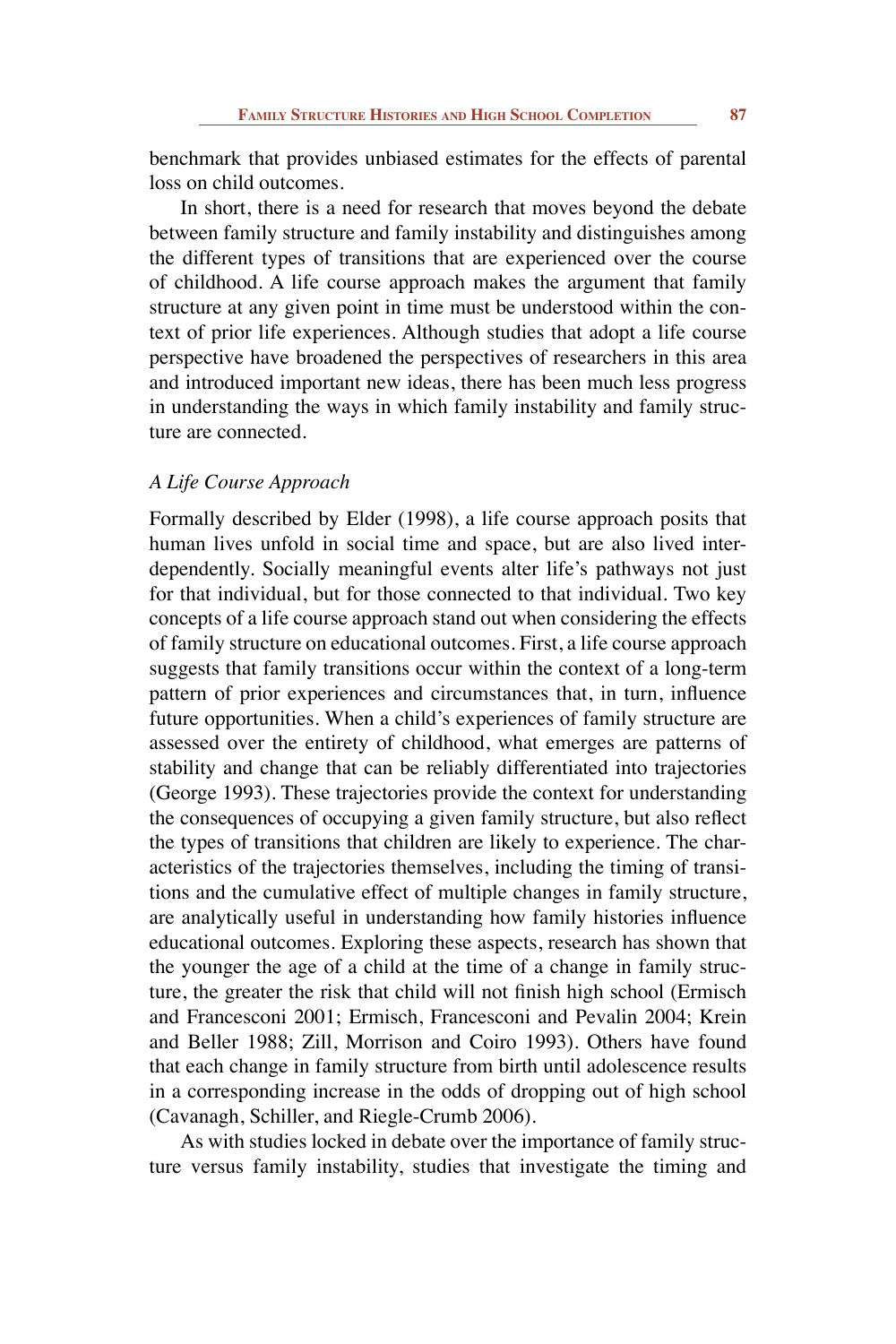number of transitions rarely differentiate among the types of transitions. Of the two studies that specifically incorporate a life course perspective, Heard (2007) distinguishes between early versus late transitions, whereas Cavanagh and her colleagues (2006) simply count the number of transitions during the childhood period. Because both studies utilize samples with children whose family structure at birth varies, a transition in either study necessarily stands for both gains and losses. For example, households that are coded as having experienced a single transition include those with children born to a single mother who enters and remains in a first marriage as well as children born into a two-parent household that experiences parental divorce but no further change. Underlying these analyses then is an approach that prioritizes the influence of family instability over family structure, but does not explore the connections between them.

A second key concept in a life course approach is the notion of linked lives. Individuals move through life together, forming intimate relationships and developing social bonds that not only regulate patterns of social interaction, but create ripple effects when events occur to any one individual within a socially bonded group. Indeed, conducting research to show that parents' marital histories shape a child's educational achievements exemplifies the idea of linked lives (Cavanagh et al. 2006). However, the concept of linked lives also implies that the marital history of a parent, even prior to the birth of a child, can affect the life chances of that child. First, marital instability is greater among those who have been previously married, so children born to parents who were in previous relationships are more likely to experience parental divorce compared to children born into households where parents are in their first marriage. Moreover, if a prior union produced children, parental attention and resources may be diverted from children in the current household to children from past relationships. It is likely, then, that parents with marital relationships that predate the birth of a child, and particularly parents with relationships that produced children, exert a dampening influence on the educational outcomes of children from the current household relative to parents who are both in their first marriage when the child is born.

To summarize, studies are needed that fully embrace a life course approach to enhance our understanding of how family structure and family instability are connected to educational outcomes. We seek to accomplish this task by restricting our analysis to children who share a common start by being born into a married parent household. The disadvantage of this strategy is that our findings will not be generalizable to children who are born into single-parent or cohabiting-parent households; the strength is that we can be much more precise in testing whether parental death, di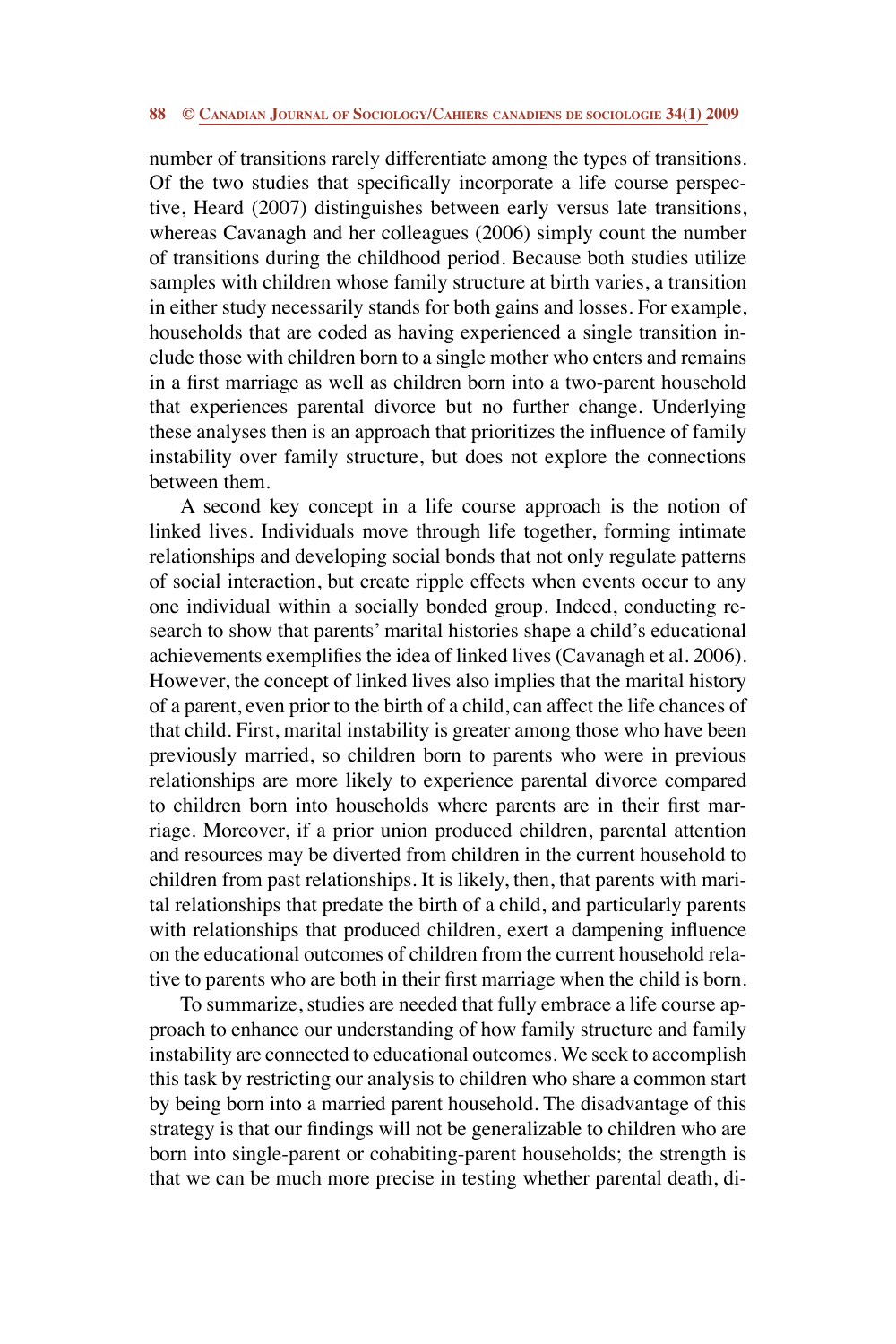vorce, remarriage, and multiple transitions exert different effects on educational outcomes for children who are born into married households. We are also interested in expanding the boundaries of the concept of linked lives by exploring whether parental marital relationships prior to the birth of a child matter for that child's educational attainment.

Using data from a population-based registry of all children born or adopted at birth into married two-parent households in the province of Manitoba in 1984, we document patterns of continuity and change in family structure over the entire childhood period. We then test five hypotheses about the effect of family structure histories on high school completion. First, we hypothesize that changes in family structure lower children's chances of completing high school relative to children who remain in married parent households. We also evaluate whether losing a parent through death is comparable to parental divorce in its effect on high school completion. Similar to Corak (2001), we use a difference-indifferences estimator to evaluate whether high school completion rates for children of divorce are significantly different than those for children from bereaved families. Our third hypothesis tests whether the effect of changes in family structure is cumulative, making children who experience three or more changes in family structure less likely to complete high school than children who report two transitions. Fourth, we hypothesize that high school completion rates will be higher for children whose parents are in their first marriages compared to a higher order marriage for one or both parents. We also distinguish between prior unions that produced children and those that did not, because children from previous relationships may divert resources away from the current household. Finally, we hypothesize that the younger the age of the child at the time of the first transition into a single-parent household, the lower the likelihood that child will complete high school.

### **Methods**

#### *Sample*

Housed at the Manitoba Centre for Health Policy, the Manitoba Population Health Research Registry is an administrative, population-based dataset that has collected health care information on all residents of Manitoba since 1970. Residents are assigned an encrypted identifying number that maintains patient confidentiality, but allows researchers to derive longitudinal histories that record each contact with the health care system as well as date of birth and death, sex, household composition, and place of residence. Time-sensitive elements such as changes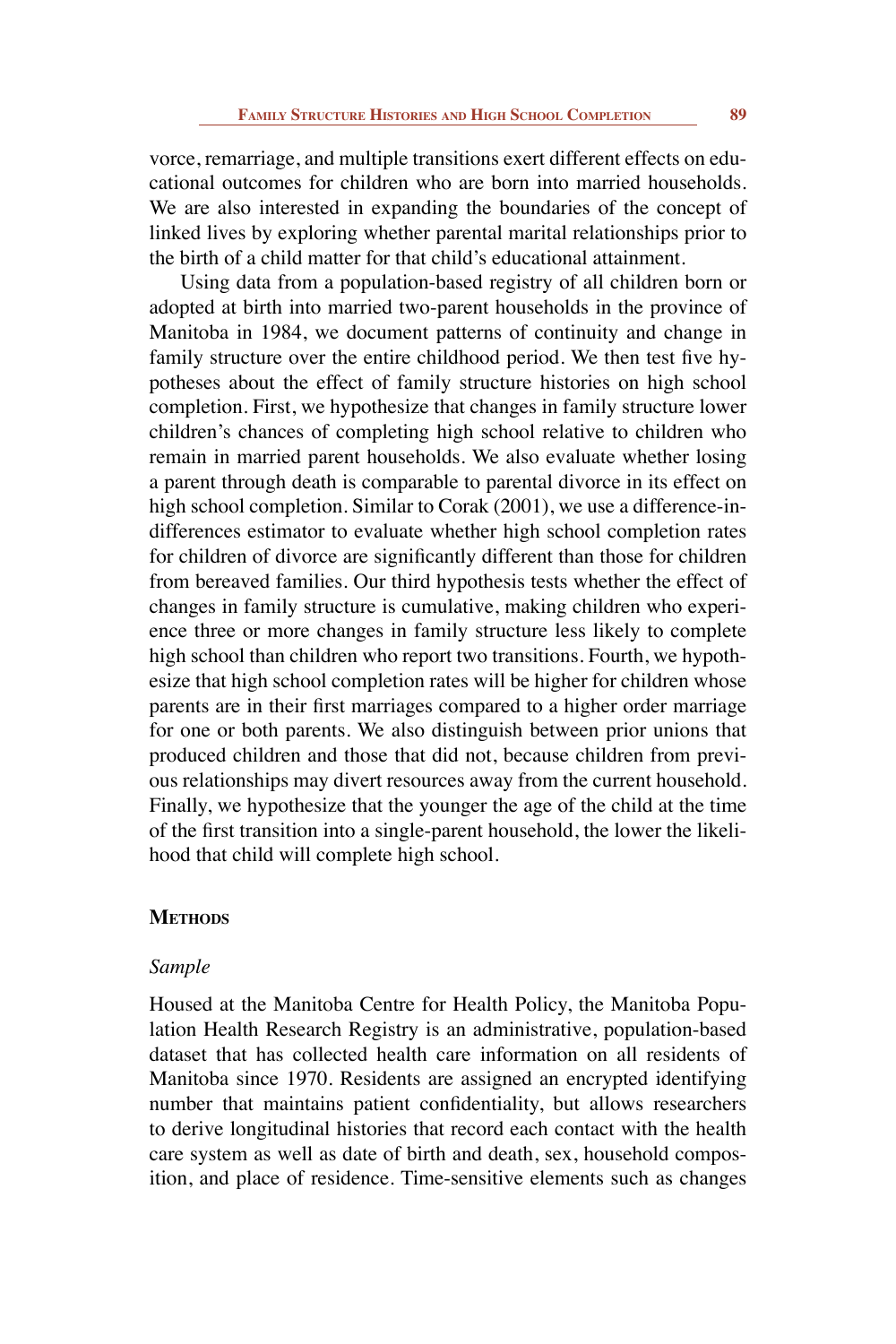in household composition are updated using "snapshot" registries provided by the ministry of Manitoba Health and Healthy Living every six months. Because Manitoba Health and Healthy Living relies on respondent notification of a change in marital status, there is some error in our measure of marital change, which is a limitation we later discuss. Beginning in 1995, administrative data from the Manitoba Ministry of Education were transferred to the Repository, allowing for analysis of educational outcomes.

Our initial sample consists of all children born in the province of Manitoba in 1984, who resided continuously in the province until the age of 18 (*n* = 12,636). To select children who were at risk for marital dissolution, we restricted our analysis to children who were born or adopted at birth into married two-parent households  $(n = 9,906, 78.4\%)$ . We were unable to consider children born into cohabiting households in our study because we could not reliably identify such households (too few households in 1984 self-identified as cohabiting). In households recording multiple births, we randomly selected one child from each household. Missing values occurred only for educational outcomes and resulted in the elimination of 413 cases, producing a final sample of 9,403 children.

# *Measures*

## **High school completion**

Our dependent variable assesses high school status in the sixth year after a student first registers in grade 9. After six years, students are classified as either graduated, withdrawn, or still progressing. Students are graduated if they have the required courses for graduation or Manitoba Education has assigned a graduation flag to their file. Students are considered withdrawn if they do not have the required courses to graduate by their sixth year and have not been enrolled in high school in the last two years. Still progressing refers to those students who do not have enough courses to graduate in their sixth year but were enrolled in high school in their fifth and/or sixth year. Preliminary analysis with a three-level dependent variable showed no significant differences between withdrawn and still progressing students on any of the explanatory variables. Consequently, we combined still progressing with withdrawn into a single category. Our dependent variable is coded 1 if the student has graduated high school and 0 otherwise.

# **Family structure histories**

Using the updated six-month registry from birth to the age of 18, we constructed detailed family structure histories for each child in our sample.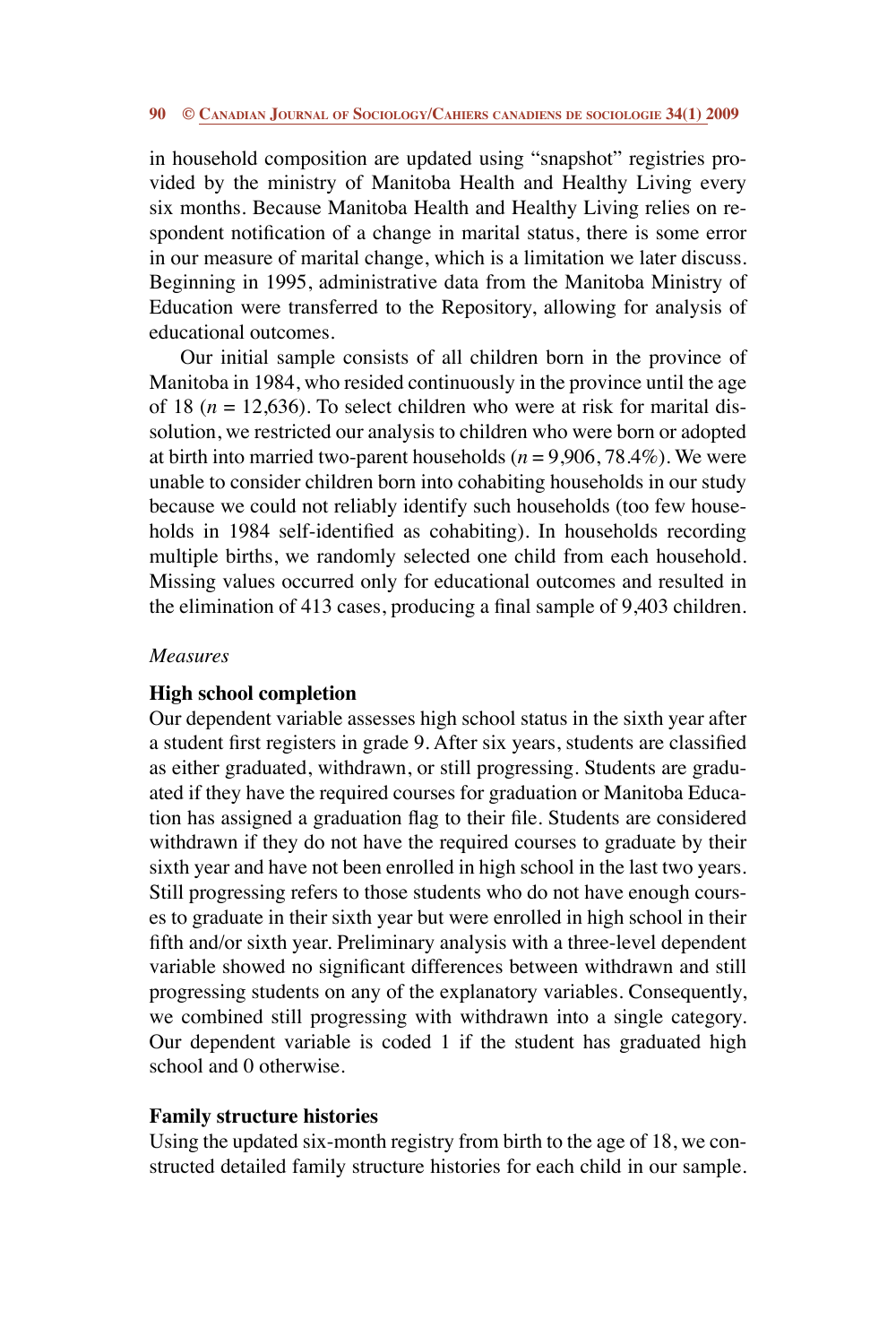From these histories, we created the three variables needed to test our hypotheses: family histories from birth to age 18, marital history of the child's parents prior to 1984, and age of the child at time of first marital transition.

# **Family history from birth to age 18**

We derived five mutually exclusive and exhaustive categories for changes in family structure that occur in our sample of children from birth to age 18. Dummy variables were constructed for parental divorce only, parental death only, parental death or divorce followed by remarriage, and three or more transitions, with remaining in a married parent household acting as the omitted reference category. Children who experienced three or more transitions were combined into a single category because of the small number of children with more than three changes in family composition.

# **Marital history prior to 1984**

Marital histories of the male and female parent prior to the birth of the child in 1984 were constructed with two dummy variables that reflect prior marital unions that did not produce any children  $(1 = yes; 0 = no)$ and prior marital unions that did produce children  $(1 = yes; 0 = no)$ . The omitted reference category is neither parent had a prior marital union.

## **Age of the child at time of first change in family structure**

We used an internal moderator of the child's age at time of first change in family structure to test the hypothesis that the age at which a child first experiences marital disruption affects high school graduation. We centred the variable for age at time of first transition around the mean age at which these children experienced a transition. A score of 0 (the mean) was assigned to children whose households remained intact on this internal moderator variable.<sup>1</sup>

## **Control variables**

All models control for demographic characteristics of the child and family that are predictive of high school graduation. Sex of the child is a dummy variable that is coded 1 for male children, and 0 otherwise. The number of children in the household is a count of all the live children born to the mother. Birth order is a discrete variable that reflects the order of birth, with higher numbers representing later births. Mother's age

<sup>1.</sup> The construction and interpretation of internal moderator variables, also known as conditionally relevant variables, are described in detail elsewhere (Ross and Mirowsky 1992; McDonough and Strohschein 2003).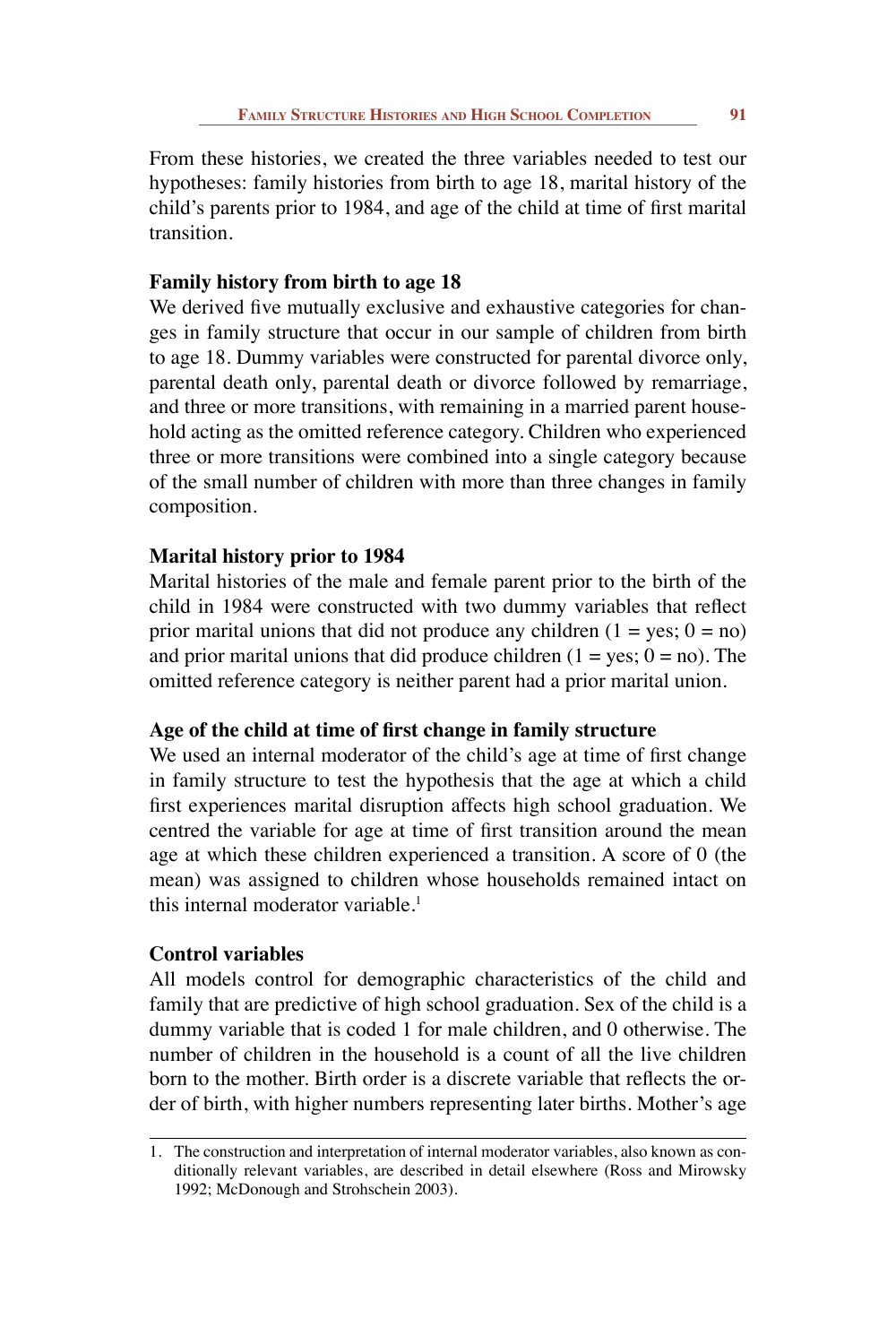at birth of first child is a continuous variable representing the age of the mother at the birth of her first child. We centred all continuous variables around their respective mean values.

## *Analysis*

We used logistic regression models to evaluate the effect of family histories on the odds of completing high school, adjusting for sex and birth order of the child, as well as the number of children and mother's age at birth of first child.

# **Results**

Table 1 presents characteristics for each of the five constructed family histories in our analysis. Of 9403 children, 7569 children (80.5%) did not experience any change in family structure between birth and age 18. For those with only one change in family structure, 1325 children (14.1% of total sample) experienced parental divorce, and 172 children (1.8%) experienced parental death. Two transitions (remarriage following marital dissolution) occurred for 285 children (3.0%), whereas 52 children (0.6%) experienced three or more changes in family structure between birth and age 18.

Child characteristics varied according to their family history. Children in households that experienced parental death with no further change were later in the birth order relative to children in households with no change in marital status. Relative to mothers in households that remained married, the age of mother at birth of first child was significantly lower in households that divorced but had no further change in family structure and households with multiple transitions. Households that remained intact also experienced fewer marital transitions prior to 1984 than children experiencing changes in family structure (with the exception of households that experienced two transitions where differences failed to be significant at  $p < 0.01$ ). That is, 10.3% of households that remained intact between 1984 and 2002 had at least one parent with a marital relationship prior to 1984 compared to 48% of households that reported three or more changes in family structure between 1994 and 2002. As expected, age of the child at time of first change in family structure was related to family history. Children who experienced parental divorce but no further transitions were significantly younger at the time of divorce than children who reported parental death but no further transitions, but significantly older than children reporting multiple transitions. The proportion of children graduating from high school is highest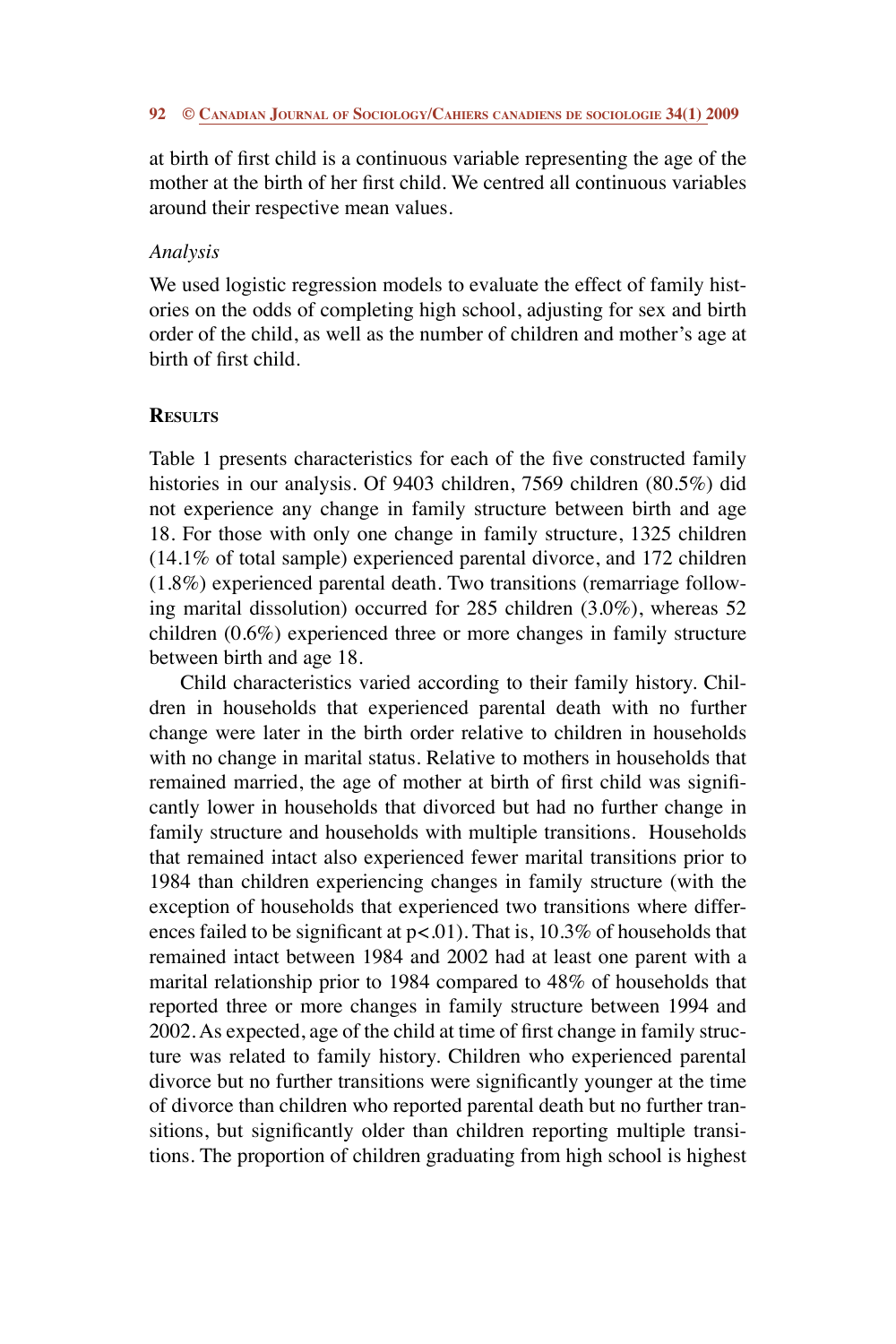|                                                        | Parents<br>remain<br>together | Parental di-<br>vorce, no fur-<br>ther change | Parental<br>death, no fur-<br>ther change | Parental death/<br>divorce and<br>remarriage | Three or<br>more tran-<br>sitions |
|--------------------------------------------------------|-------------------------------|-----------------------------------------------|-------------------------------------------|----------------------------------------------|-----------------------------------|
| Child is male                                          | 51.0                          | 49.4                                          | 54.6                                      | 48.1                                         | 51.9                              |
| Birth order                                            | 2.0                           | 2.0                                           | $2.5^{\circ}$                             | 1.9                                          | 2.0                               |
|                                                        | (1.1)                         | (1.1)                                         | (1.7)                                     | (1.3)                                        | (1.2)                             |
| Number of<br>children in                               | 3.0                           | 3.0                                           | 2.9                                       | 2.9                                          | 3.1                               |
| household                                              | (1.5)                         | (1.5)                                         | (1.4)                                     | (1.4)                                        | (1.5)                             |
| Mother's age<br>at birth of first<br>child             | 24.4                          | $22.8^{\circ}$                                | 24.0                                      | $22.0^{\circ}$                               | $21.5^{\circ}$                    |
|                                                        | (4.3)                         | (4.3)                                         | (4.9)                                     | (3.8)                                        | (3.8)                             |
| Marital status<br>prior to birth of<br>child           |                               |                                               |                                           |                                              |                                   |
| No marital<br>unions prior to<br>birth of child        | 89.7                          | $81.6^{\circ}$                                | $82.0^{\circ}$                            | 84.9                                         | $52.0^{\circ}$                    |
| In a prior<br>marriage that<br>produced no<br>children | 7.7                           | $14.0^{\circ}$                                | 11.0                                      | 11.2                                         | $28.8^{\circ}$                    |
| In a prior mar-<br>riage that pro-<br>duced children   | 2.6                           | 4.4 <sup>a</sup>                              | 7.0 <sup>a</sup>                          | 3.9                                          | $19.2^{\circ}$                    |
| Child age at                                           | NA                            | 8.5                                           | 10.1 <sup>b</sup>                         | $5.4^{b}$                                    | $3.5^{b}$                         |
| time of first<br>transition                            |                               | (4.5)                                         | (4.9)                                     | (3.6)                                        | (2.5)                             |
| Graduated from<br>high school                          | 78.4                          | 56.4 <sup>a</sup>                             | 61.6 <sup>a</sup>                         | $64.2^{\circ}$                               | $40.4^{\circ}$                    |
| N                                                      | 7569                          | 1325                                          | 172                                       | 285                                          | 52                                |

| Table 1. Child and Family Characteristics by Family History, 1984 Birth |
|-------------------------------------------------------------------------|
| Cohort, Children Born or Adopted into a Married Two-parent Household,   |
| Manitoba Population Health Registry (N = 9403).                         |

Note: Statistics are reported as means (SD) and proportions. NA=not applicable

a significantly different from households that remain together (p<.01)

b significantly different from households that divorce, with no further change  $(p<.01)$ 

for children with no change in family structure (78.4%) and lowest for children with three or more changes in family structure (40.4%).

Results from logistic regression models are presented in Table 2. The odds of graduating were significantly lower for male relative to female children, for children who were born later in the birth order relative to those born earlier, and for children whose mothers were younger when their first child was born (Model 1). Relative to children in households that reported no change in marital status, children who experienced any type of change in family structure were less likely to graduate from high school. For example, the odds of completing high school for children whose parents experienced parental divorce but no further changes in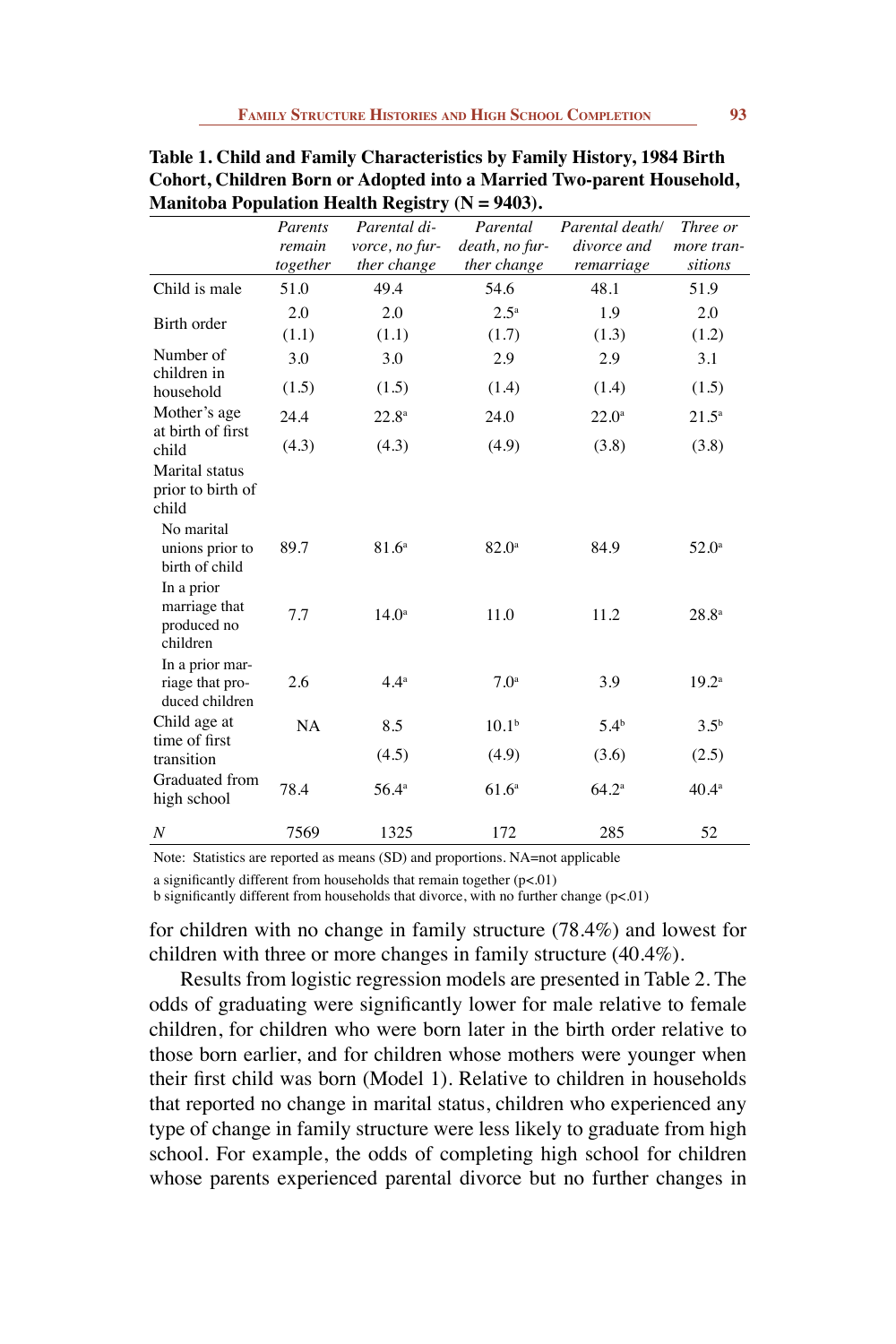family structure were  $61\%$  lower (100\*[.39 - 1]) than for children whose parents remained together. We conducted post hoc tests employing a difference-in-differences estimator to evaluate whether the odds of graduating high school differed between children whose parents divorced compared to children who lose a parent through death, but found no significant differences ( $\chi^2 = 1.47$ , df = 1, p < .22). There were also no significant differences in the odds of graduating for children with one marital transition versus two marital transitions; however, we found that children with three or more changes in family structure were significantly less likely to finish high school than children with two changes in family structure ( $\chi^2$  = 7.88, df = 1, p < .01). The marital histories of parents prior to the birth of the child in 1984 were not significant predictors of high school graduation.

In Model 2, we tested the hypothesis that the effect of changes in family structure on high school graduation depends on child age at the time of first transition. Comparing the goodness of fit, we found that the

|                                                                                                     | Model 1    |       |             | Model 2    |       |      |
|-----------------------------------------------------------------------------------------------------|------------|-------|-------------|------------|-------|------|
| Variable                                                                                            | b          | se    | <b>Odds</b> | h          | se    | Odds |
|                                                                                                     |            |       |             |            |       |      |
| Intercept                                                                                           | 1.63       |       |             | 1.63       |       |      |
| Male child                                                                                          | $-.51***$  | (.05) | .60         | $-.51***$  | (.05) | .60  |
| Birth order                                                                                         | $-.19***$  | (.02) | .83         | $-.19***$  | (.02) | .83  |
| Number of children in household                                                                     | .01        | (.02) | 1.01        | .01        | (.02) | 1.01 |
| Mother's age at birth of first child                                                                | $.11***$   | (.01) | 1.12        | $.11***$   | (.01) | 1.12 |
| Family history <sup>a</sup>                                                                         |            |       |             |            |       |      |
| Divorce, no remarriage                                                                              | $-94***$   | (.06) | .39         | $-0.95***$ | (.07) | .39  |
| Death of a parent, no remarriage                                                                    | $-.72***$  | (.17) | .49         | $-.78***$  | (.17) | .46  |
| Parental death/divorce and remar-<br>riage                                                          | $-58***$   | (.13) | .56         | $-.50***$  | (.14) | .61  |
| Three or more transitions                                                                           | $-1.47***$ | (.29) | .23         | $-1.35***$ | (.30) | .26  |
| One or both parents previously<br>married, but no children from pre-<br>vious marriage <sup>b</sup> | $-.15$     | (.11) | .86         | $-.17$     | (.11) | .84  |
| One or both parents previously<br>married with children from previ-<br>ous marriage <sup>b</sup>    | $-.02$     | (.17) | .98         | $-.03$     | (.17) | .97  |
| Age of child at time of first change<br>in family structure                                         |            |       |             | $.03*$     | (.01) | 1.03 |
| - 2 Log Likelihood                                                                                  | 9774.59    |       |             | 9768.38    |       |      |
| df                                                                                                  | 10         |       |             | 11         |       |      |

**Table 2. Effect of Family Histories on High School Graduation by Age of 20, 1984 Manitoba Birth Cohort, Children Born or Adopted into a Married Two-parent Household (N = 9403).**

a. reference category is no change in family structure from birth to age 18.

b. reference category is no prior marital relationship for either parent.

 $*_{p}$  < .05. \*\**p* < .01. \*\*\**p* < .001.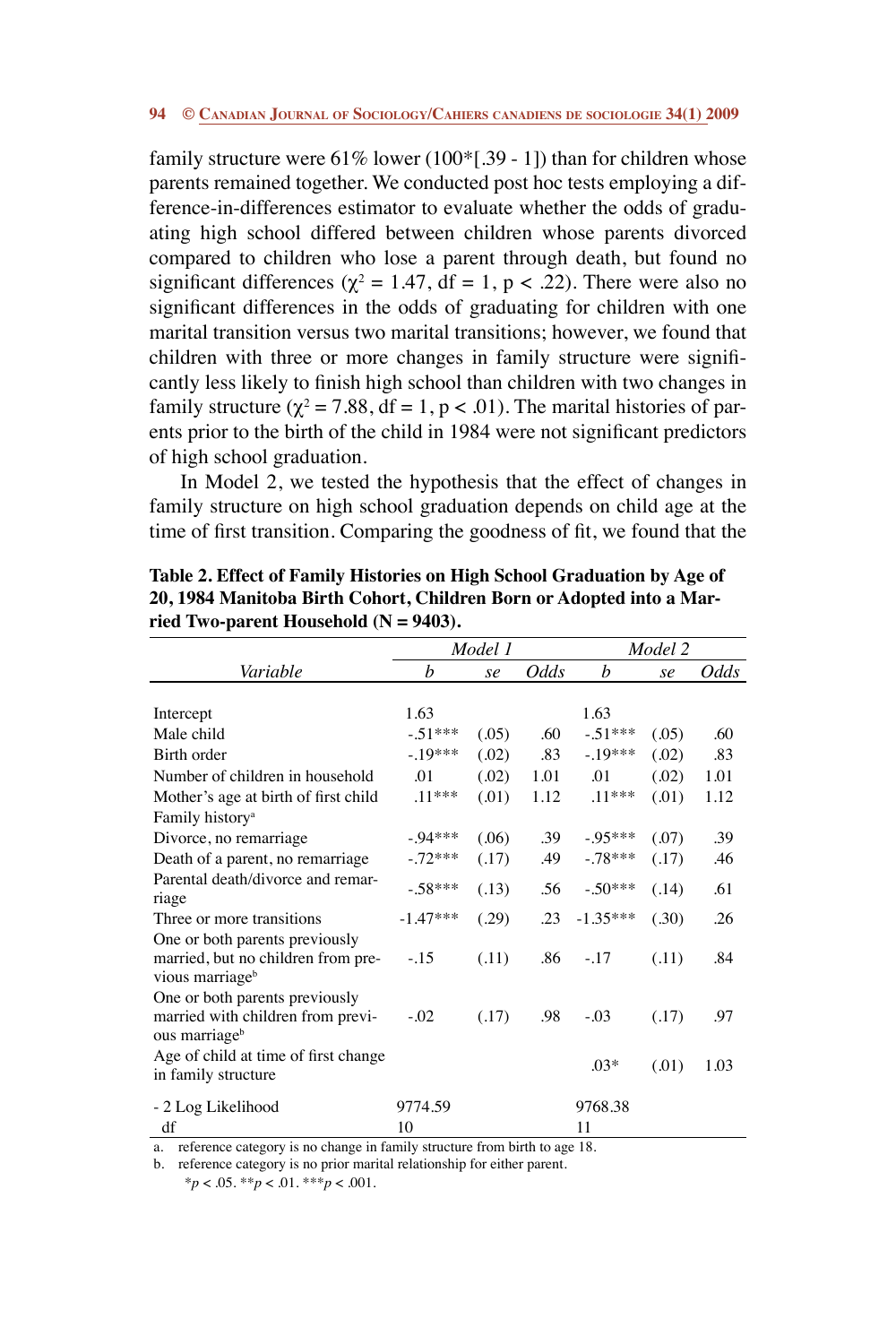addition of the term for child age at time of first transition significantly improved the fit of the model ( $\Delta$ -2LL = 6.21,  $df = 1$ ,  $p < .01$ ). The positive term for child age suggests that the older the age of the child at time of first transition, the weaker the effect of a change in family structure. Because marital change at an early age makes it possible for parents to experience further marital transitions, adding child age at the time of first marital transition has the effect of increasing the size of the coefficients for one marital change and dampening the effect of multiple transitions.

### **Discussion**

Social scientists have a longstanding interest in investigating how families facilitate the educational attainment of their offspring. As family forms become more diverse and family histories more complex, the consequences of these transformations for the development and wellbeing of Canadian children have also become important issues for policymakers and the general public. Our study contributes to current knowledge by applying a life course approach to evaluate whether the type, number, and timing of changes in family structure influence educational outcomes for children born or adopted at birth into married parent households.

We found support for most of our hypotheses. First, as expected, children who experienced any change in family structure during childhood were significantly less likely to complete high school compared to children whose parents remained married. Given that any child who experiences a change in family structure necessarily lost a parent at some point during childhood, our analysis confirms that parental loss reduces children's chances of finishing high school. We did not find, however, that there were differences in educational attainment for children whose parents divorced compared to children who experienced the death of a parent. This result contradicts two studies based on American data that find children whose parents divorce are significantly less likely to complete high school than children who are bereaved (Biblarz and Gottainer 2000; McLanahan and Sandefur 1994). Our findings are more similar to those of a Canadian study, albeit using slightly different outcomes. Corak (2001) reported that there were no differences in the labour market earnings of those who as children experienced bereavement versus divorce. That there were no differences in the effects of bereavement and divorce on educational attainment provides further support to the argument that parental loss is a factor in impeding academic progress.

Our hypothesis about the cumulative effects of multiple changes in family structure directly addresses the family instability hypothesis. Existing evidence already suggests that high school completion rates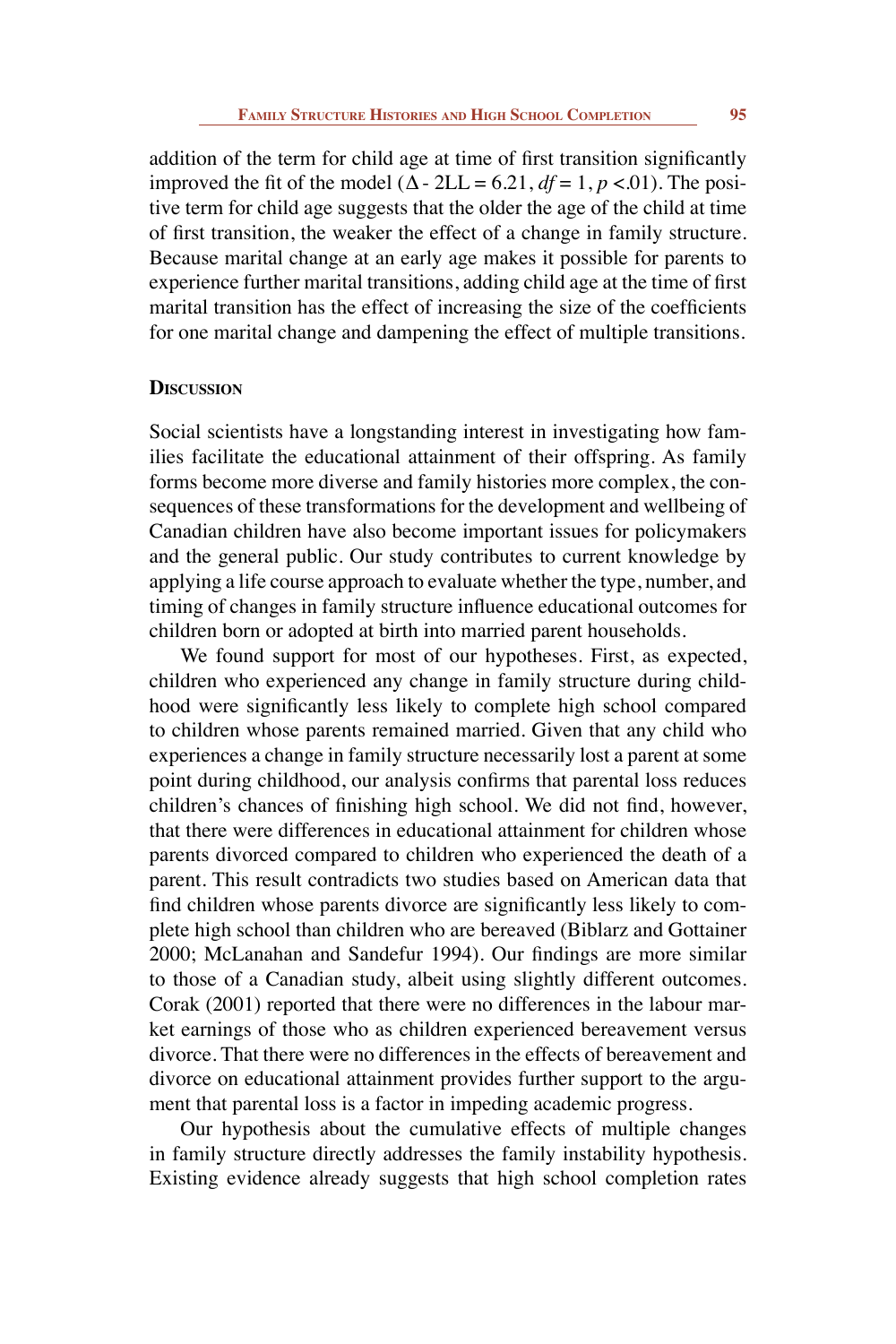for children in remarried households are not significantly different from children who experienced marital dissolution (Painter and Levine 2000), making it unlikely that each additional change in family structure produces the same effect on educational outcomes. The results of our study correspond with the findings of Painter and Levine, but we are also able to show that children who experienced the breakup of this second marital relationship experienced significantly lower rates of high school completion relative to children whose remarried household remained intact. It appears that two loss events have a much more devastating effect on educational attainment than experiencing marital dissolution but no further changes in family structure or parental loss followed by a stable remarriage. Our results give greater credence to parental loss rather than marital instability as a predictor of high school completion. The implication of this finding is that researchers may make inaccurate conclusions about the association between the number of transitions a child experiences during childhood and high school completion if it is assumed that the relationship is linear or if researchers fail to distinguish among the types of transitions children experience.

The results of this study did not support our hypothesis that parental marital history prior to the birth of the child has an effect on educational outcomes. Although we expected to find that children whose parents had previous marital relationships, particularly unions that produced children, would be less likely to finish high school, our results indicated there were no significant differences relative to children born to parents in their first marriages. Even so, our results do speak to the important principle of linked lives in that children who experienced marital disruption between birth and age 18 were significantly less likely to have parents who were in their first marriage compared to children whose parents remained together from birth to age 18. In this way, we do note that children's life chances, as exhibited in the family structures that they are likely to occupy during childhood, are shaped by their parents' marital history prior to their own birth. Moreover, we believe that our data undercounts changes in marital status, therefore, further work is needed to more rigorously test whether marital relationships prior to the birth of a child are indeed irrelevant to that child's educational attainment.

Finally, we found evidence to support our hypothesis that children who experience marital disruption at a young age are at greater risk for not completing high school relative to children who are older at the time of the first change in family structure. This corresponds with other studies that report the effect of divorce on educational outcomes is greater for younger than older children (Ermisch and Francesconi 2001; Ermisch et al. 2004; Heard 2007; Krein and Beller 1988; Zill et al. 1993). We note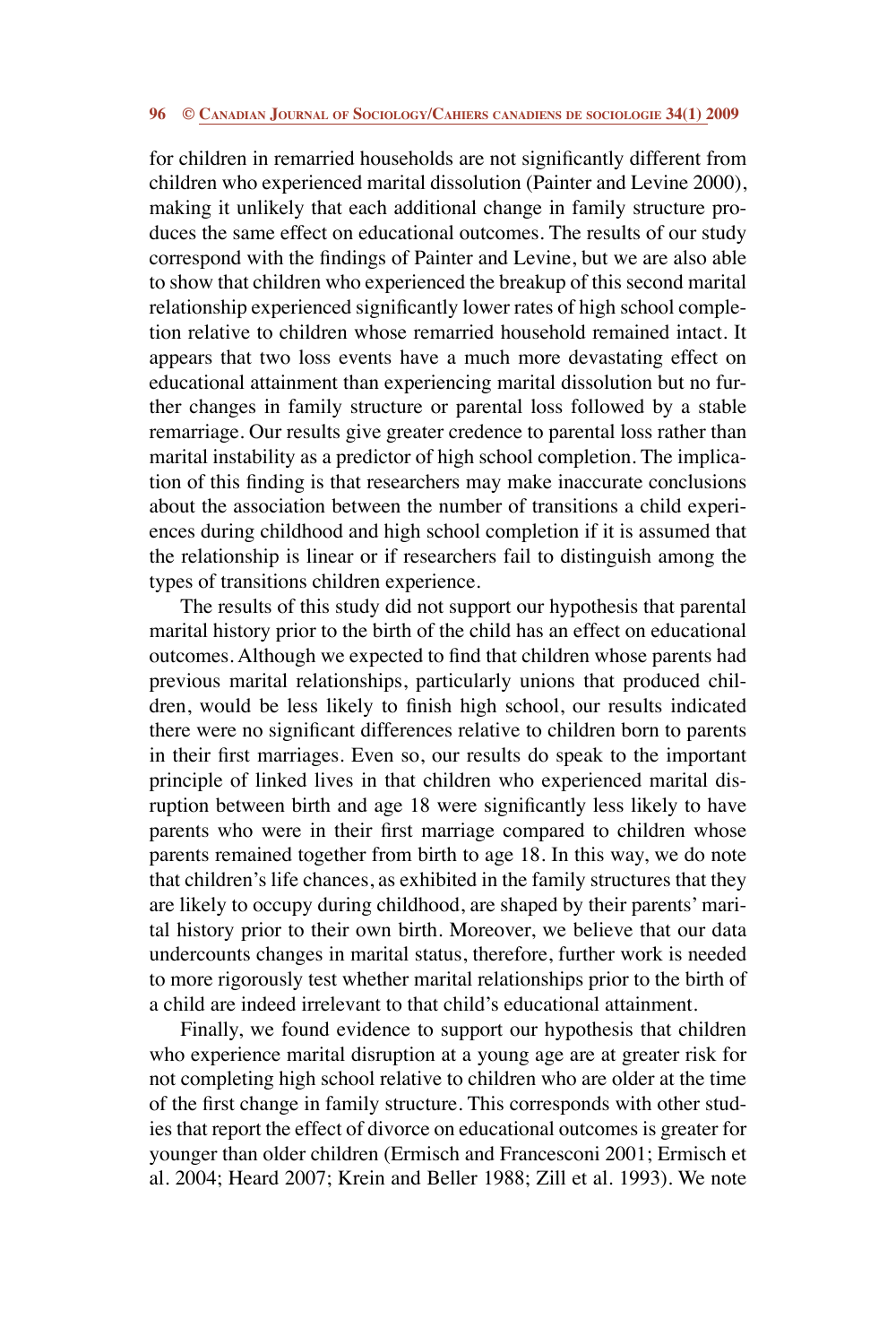that at least two studies do not confirm this pattern, however, with one study finding that timing is unrelated to high school graduation (Haveman et al. 1991) and another reporting that the effect of a change in family structure is stronger for older than for younger children (Garasky 1995). Although our results suggest that changes in family structure early in life set these children on a different trajectory of educational experiences, researchers have yet to determine why younger children are more vulnerable. It may be that younger children have fewer emotional skills to deal with stressful events, or that children who experience transitions at an earlier age are more likely to spend a longer period of time without adequate supervision, or simply that earlier transitions increase the likelihood of subsequent changes in family structure. Research that can account for the vulnerability of younger children remains an important area for future investigation.

In sum, we argue that a life course approach is critical to investigating the links between family structure and educational outcomes because it allows researchers to see family structure and family instability as interconnected processes, rather than competing explanations. Measures that can capture the complexity of a family structure history over the entire childhood period present a more comprehensive picture than snapshot assessments of family structure at one point in childhood or prospective studies that evaluate changes in family structure over a limited time span. Moreover, the construction of these family structure histories enables researchers to explore whether distinctive features such as the type, number, and timing of changes in family structure over the course of childhood exert a unique influence on high school completion.

By focusing specifically on children who shared a common start by being born or adopted at birth into a married two-parent household, we arrive at the provocative finding that parental loss may be more important for high school completion than family instability. Because this countervails the current preference among family researchers for a family instability perspective (Fomby and Cherlin 2007), replicating this finding in subsequent research and testing the influence of family structure histories on educational outcomes for children born into a single or cohabiting parent household are key areas for future research.

## *Limitations*

While one strength of administrative data is the ability to track detailed marital and birth histories over a 30 year period, the accuracy with which events are recorded is a potential limitation of our work. There is little longitudinal research in Canada on changes in family structure during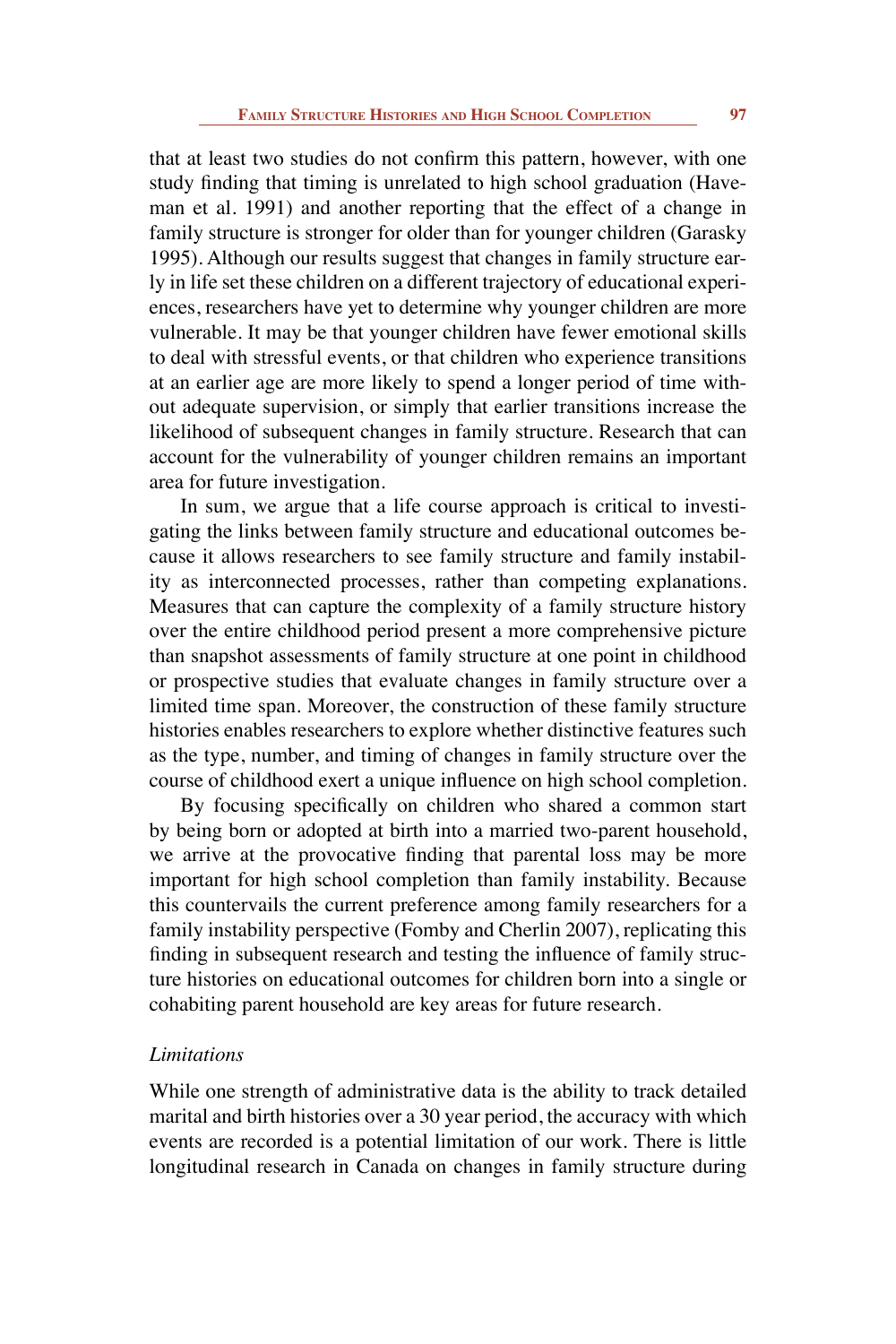childhood, but we were able to use findings from two large national surveys to gauge the accuracy of our family structure measures. A comparison of marital status measures in the Registry to self-reported responses made by Manitobans who also participated in the 1996 National Population Health Survey (NPHS) suggests overall good agreement. Notably, 94% of those who reported being married in the NPHS were recorded as married in the Registry (sensitivity), whereas 85% of those who were not married in the NPHS were correctly recorded as not married in the Registry (specificity). Applying these findings to our sample selection strategy, it is likely that we failed to include a number of children who were born into married-parent households, but are not recorded as such.

This assessment is borne out by findings drawn from the National Longitudinal Survey of Children and Youth (NLSCY). Juby and her colleagues (2005) report that 87% of children born in 1983–84 in the prairie provinces, which includes Manitoba, were born into marriedparent households. Because children in the current study were also born in 1984, our findings are directly comparable. The discrepancy between the 78% of all births in married-parent households identified in our study and the 87% reported by Juby and her colleagues makes clear that we failed to include a sizeable number of children who were actually born into a married-parent household.

Comparing our rates of marital instability with findings from the NL-SCY, it is also likely that we have undercounted the actual number of changes in family structure in at least two ways. First, using the 1983–84 birth cohort from the NLSCY, Juby and her colleagues (2005) report that nearly 30% of children born into a two-parent household experienced marital dissolution by the age of 15. Although their estimates include cohabiting relationships, which are known to be less stable than marriages, our estimate that 19.5% of children born into married-parent households experience marital dissolution by age 18 is surely an undercount. Moreover, Wu and Schimmele (2003) note that more than half of Canadians who experience marital dissolution will repartner within five years, with the majority choosing to enter cohabiting rather than marital unions. In our analysis, less than a fifth of the sample reports entering into a union after marital dissolution. This suggests that there are a number of parents who have been misclassified as experiencing only one marital transition, but who are likely to have entered subsequent unions, including unreported common law relationships.

We are unable to determine the extent to which these errors bias our estimates of family structure histories on graduating from high school. Similar analysis with different data should be undertaken to determine whether our findings can be replicated.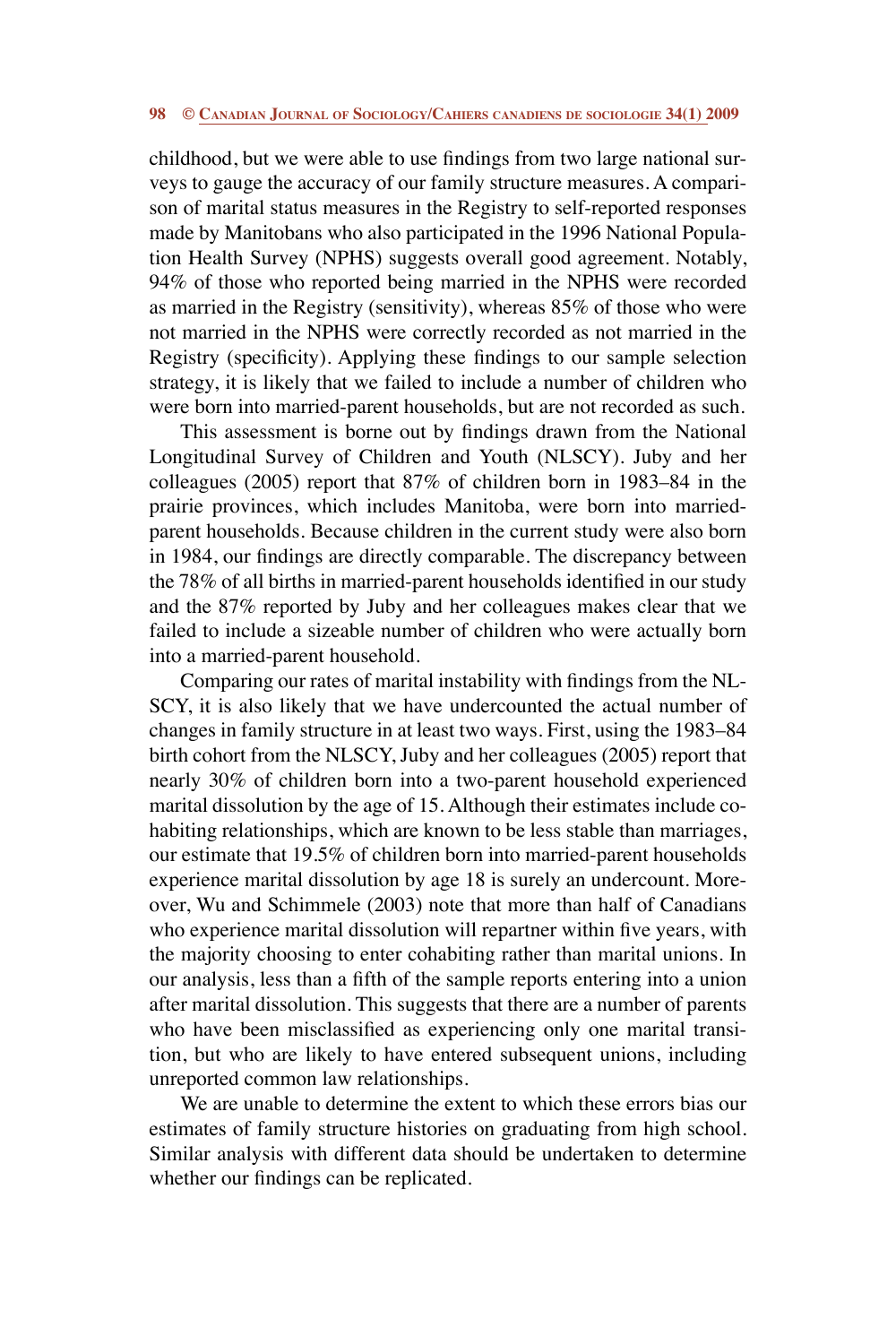A second limitation of this study is that we cannot shed light on the role of structural processes such as poverty nor internal family dynamics such as parental conflict that might provide a much richer understanding of the ways in which family structure histories are related to educational outcomes. To the extent that poverty acts as an impediment to staying married and to the upward mobility of one's children, one might argue that the links between family structure histories and educational outcomes more accurately represent selection effects. At the same time, changes in family structure may precipitate entry into poverty and multiple changes in family structure may interfere with the ability to accumulate resources as quickly as continuously married households, with corresponding effects on educational attainment. Because we do not have measures of household income in our data, we cannot determine whether economic disadvantage operates as a logically prior causal factor and/or as a mediating variable that explains the effect of changes in family structure on educational attainment. These same arguments also extend to internal family processes. Until researchers know more about the quality of family life within different family types, it would be premature to conclude that marital disruption necessarily jeopardizes children's life chances. Indeed, prior research suggests that, in families that are highly dysfunctional, divorce represents escape from a toxic environment that leads to improvements in child wellbeing (Strohschein 2005). Making use of other data sources that can disentangle these complex relationships is just one of the recommendations we have for future research that we discuss in the next section.

#### *Future Directions*

Although our study advances knowledge by revealing the influence of family structure histories on educational outcomes, there is a need to uncover the underlying causal mechanisms in this relationship. We have already mentioned household income and family processes, but another plausible candidate involves residential mobility which has been linked on its own to grade failure (Simpson and Fowler 1994) and dropping out of high school (Haveman et al. 1991). Relocation may enhance opportunities when families move to more advantaged neighbourhoods, but residential mobility is also a common consequence of marital instability, as when the departure of a parent from the household is accompanied by changes in neighbourhoods and schools. In such situations, children may become disconnected from the positive socializing influence of teachers as well as other adult role models in their neighbourhoods of origin. Understanding the influence of residential mobility and other stressful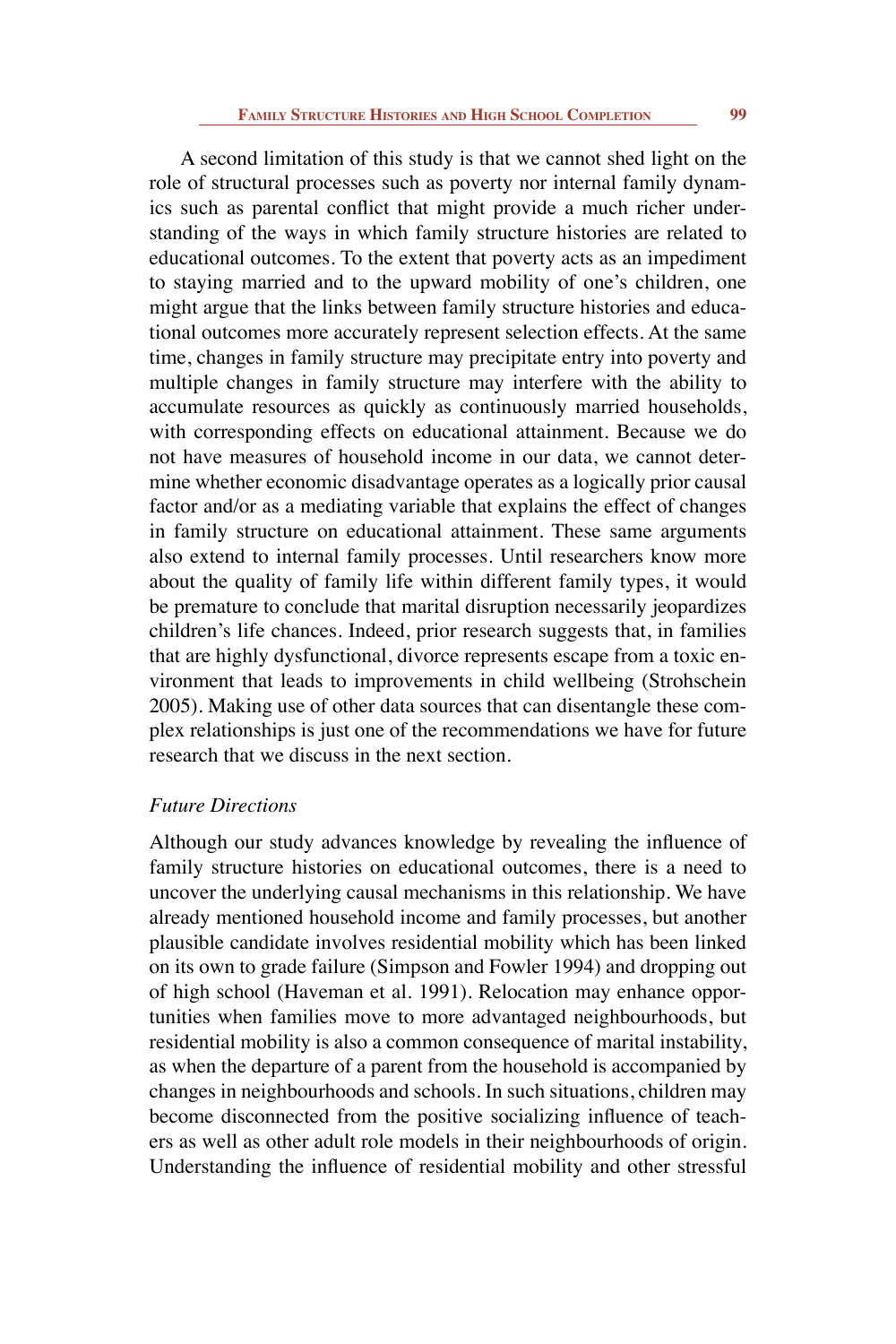events that occur as a result of changes in family structure is an important area for future research.

A second area for future research would be to use information on all children born in the same household to deal with the issue of unobserved heterogeneity. That is, the effect of family structure on children's achievements may be spurious due to the mutual association that family structure and child outcomes share with some unmeasured true causal factor (such as household income). When information has been gathered on all children who at any point share the same household, family-specific fixed effects models present a reasonable solution. Specifically, sibling-difference estimates control for more aspects of family background than conventional reduced form models, meaning that estimates will be less contaminated by unmeasured factors that are associated with both family structure and children's outcomes. Studies that attempt to resolve the issue of unobserved heterogeneity have so far been inconclusive, with some finding that the effects of family structure persist (Hao and Xie 2002) and others finding that they do not (Aughinbaugh, Pierret, and Rothstein 2005). Given that the Manitoba Population Health Research Registry contains information on all children, future work with siblingeffects models represents a logical next step.

Finally, as Canadian families continue their retreat from traditional patterns of marriage, there is a need to evaluate how family structure histories affect the life chances of children born into single-parent and cohabiting households. While we have mapped family structure histories for children born or adopted at birth into married two-parent households, concern about the accuracy of measures of marital status in the Registry prevented us from constructing family structure histories for children born into other kinds of households. Finding data sources that allow researchers to capture the complex histories of children across the range of different family structures they are born into is a critical task, and one that has important policy implications. For example, if the family instability hypothesis is correct, then children born into stable cohabiting or stable single-parent households should do as well as children who grow up in stable, married, two-parent households. In that context, the recent wave of marriage-promotion policies enacted in the United States to encourage poor, single mothers to get married may prove to be misguided and ineffectual for improving children's life chances (Furstenberg, 2007). Similarly, if entry into marriage produces minimal gains, but parental loss delivers devastating effects for children born to single and cohabiting parent households, then any effort to introduce marriage promotion programs in Canada requires compelling evidence that such programs meaningfully translate into stable (and satisfying) unions for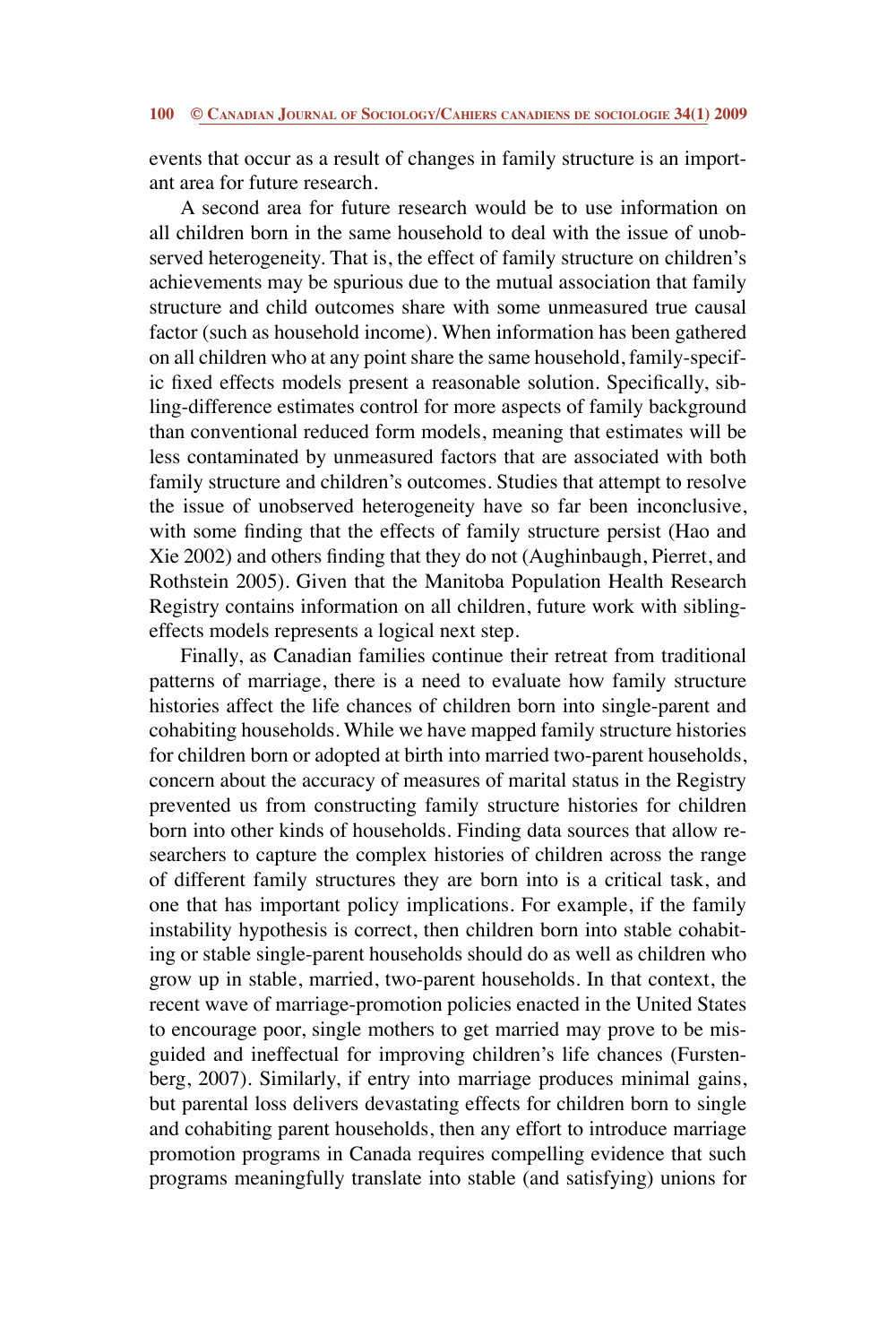its participants. Otherwise, such programs may unwittingly place children at greater risk.

# **References**

- Astone, N.M. and S.S. McLanahan. 1991. Family structure, parental practices and high school completion. *American Sociological Review* 56:309–20.
- Aughinbaugh, A., C.R. Pierret, and D.S. Rothstein. 2005. The impact of family structure transitions on youth achievement: Evidence from the children of the NLSY79. *Demography* 42(3):447–68.
- Biblarz, R.J. and A.E. Raftery. 1993. The effects of family disruption on social mobility. *American Sociological Review* 58:97–109.
- Biblarz, T.J. and G. Gottainer. 2000. Family structure and children's success: A comparison of widowed and divorced single-mother families. *Journal of Marriage and the Family* 62:533–548.
- Booth, A. and J. Dunn. 1994. *Stepfamilies: Who Benefits? Who does not?* Hillsdale, N.J.: Laurence Erlbaum Associates.
- Cavanagh, S.E., K.S. Schiller, and C. Riegle-Crumb. 2006. Marital transitions, parenting, and schooling: Exploring the link between family-structure history and adolescents' academic success. *Sociology of Education* 79:329–354.
- Corak, M. 2001. Death and divorce: The long-term consequences of parental loss on adolescents. *Journal of Labor Economics* 19(3):682–715.
- Deleire, T. and A. Kalil. 2002. Good things come in threes: Single-parent multigenerational family structure and adolescent adjustment. *Demography* 39(2):393–413.
- Elder, G.H., Jr. 1998. The life course as developmental theory. *Child Development* 69:1–12.
- Ermisch, J. and M. Francesconi. 2001. Family structure and children's achievements. *Journal of Population Economics* 14:249–70.
- Ermisch, J., M. Francesconi, and D.J. Pevalin. 2004. Parental partnership and joblessness in childhood and their influence on young people's outcomes. *Journal of the Royal Statistical Society A* 167(1):69–101.
- Evans, M.D.R., J. Kelley, and R.A. Wanner. 2001. Educational attainment of the children of divorce: Australia, 1940–1990. *Journal of Sociology* 37(3):275–297.
- Fomby, P. and Cherlin, A.J. 2007. Family instability and child well-being. *American Sociological Review* 72:181–204.
- Furstenberg, F.F., Jr. 2007. Should government promote marriage? *Journal of Policy Analysis and Management* 26(4):956–61.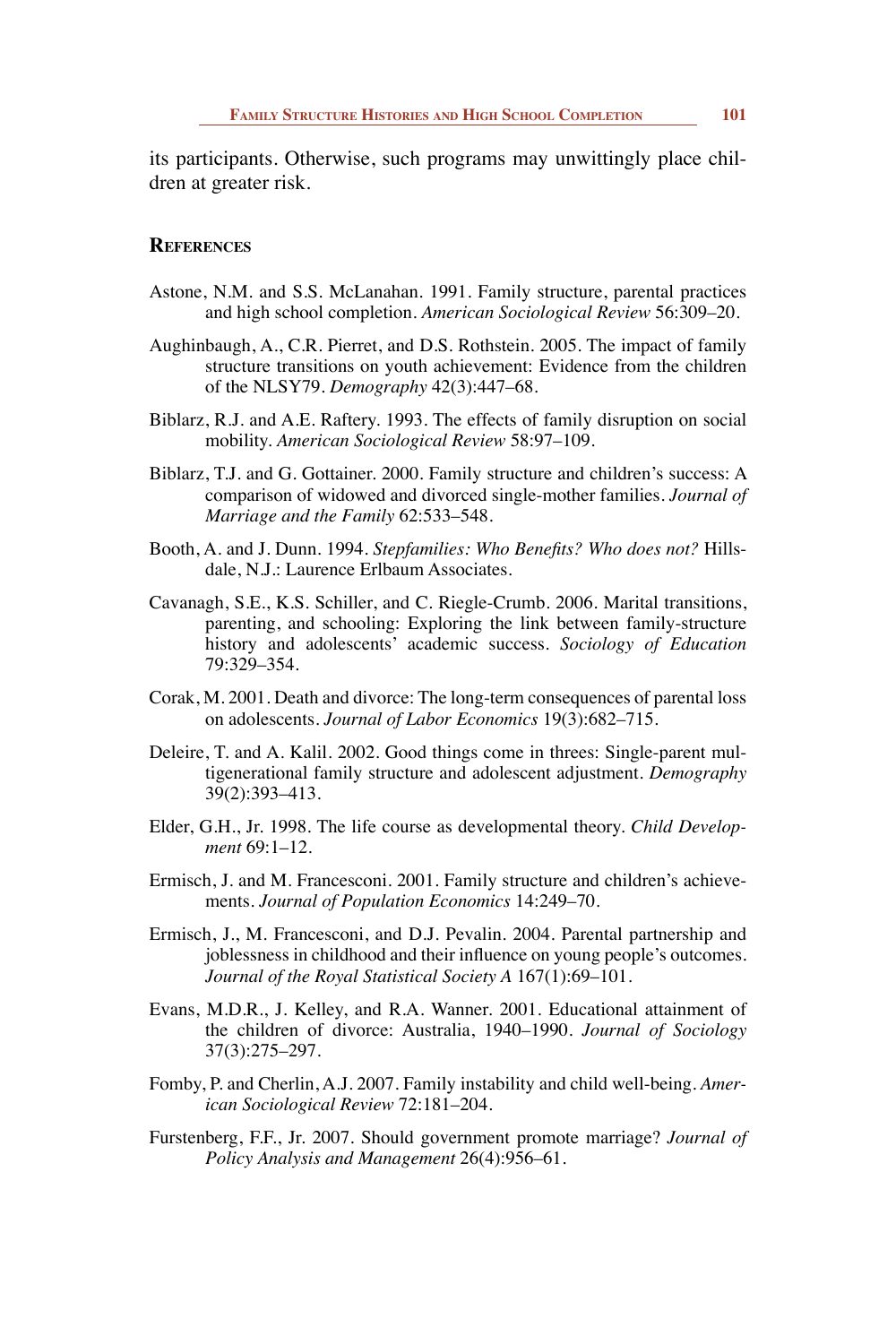- Garasky, S. 1995. The effects of family structure on educational attainment: Do the effects vary by the age of the child? *American Journal of Economics and Sociology* 54(1):89–105.
- George, L.K. (1993). Sociological perspectives on life transitions. *Annual Review of Sociology* 19:353–373.
- Hao, L. and G. Xie. 2002. The complexity and endogeneity of family structure in explaining children's misbehavior. *Social Science Research* 31:1–28.
- Haveman, R., B. Wolfe, and J. Spaulding. 1991. Childhood events and circumstances influencing high school graduation. *Demography* 28(1):133–157.
- Heard, H.E. 2007. Fathers, mothers and family structure: Family trajectories, parent gender and adolescent schooling. *Journal of Marriage and Family* 69:435–50.
- Hill, M.S., W.J. Yeung, and G.J. Duncan. 2001. Childhood family structure and young adult behaviors. *Journal of Population Economics* 14:271–299.
- Juby, H., N. Marcil-Gratton, and C. LeBourdais. 2005. *When Parents Separate: Further Findings from the National Longitudinal Survey of Children and Youth*. Ottawa: Department of Justice Canada.
	- ——— (2001). A step further in family life: The emergence of the blended family. *Report on the Demographic Situation in Canada—2000*. Ottawa: Statistics Canada. Cat: 91-209.
- Krein, S.F. and A.H. Beller. 1988. Educational attainment from single parent families: Differences by exposure, gender and race. *Demography* 25(2):221–34.
- Manning, W.A. and P. Smock. 1999. New families and nonresident father-child visitation. *Social Forces* 78(1):87–116.
- McDonough, P. and L. Strohschein. 2003. Age and the gender gap in distress. *Women and Health* 38(1):1–20.
- McKay, S. and K. Rowlingson. 1998. Choosing lone parenthood? The dynamics of family change. In F. Reuben and J. Millar, eds., *Private Lives and Public Responses: Lone Parenthood and Future Policy in the UK*. London: Policy Studies Institute.
- McLanahan, S. and G. Sandefur. 1994. *Growing Up with a Single Parent: What Hurts, What Helps*. Cambridge, MA: Harvard University Press.
- Musick, K. and R.D. Mare. 2004. Family structure, intergenerational mobility, and the reproduction of poverty: Evidence for increasing polarization? *Demography* 41(4):629–648.
- Painter, G. and D.I. Levine. 2000. Family structure and youths' outcomes: Which correlations are causal? *Journal of Human Resources* 35(3):524–549.
- Pong, S. and D. Ju. 2000. The effects of change in family structure and income on dropping out of middle and high school. *Journal of Family Issues* 21(2):147–69.